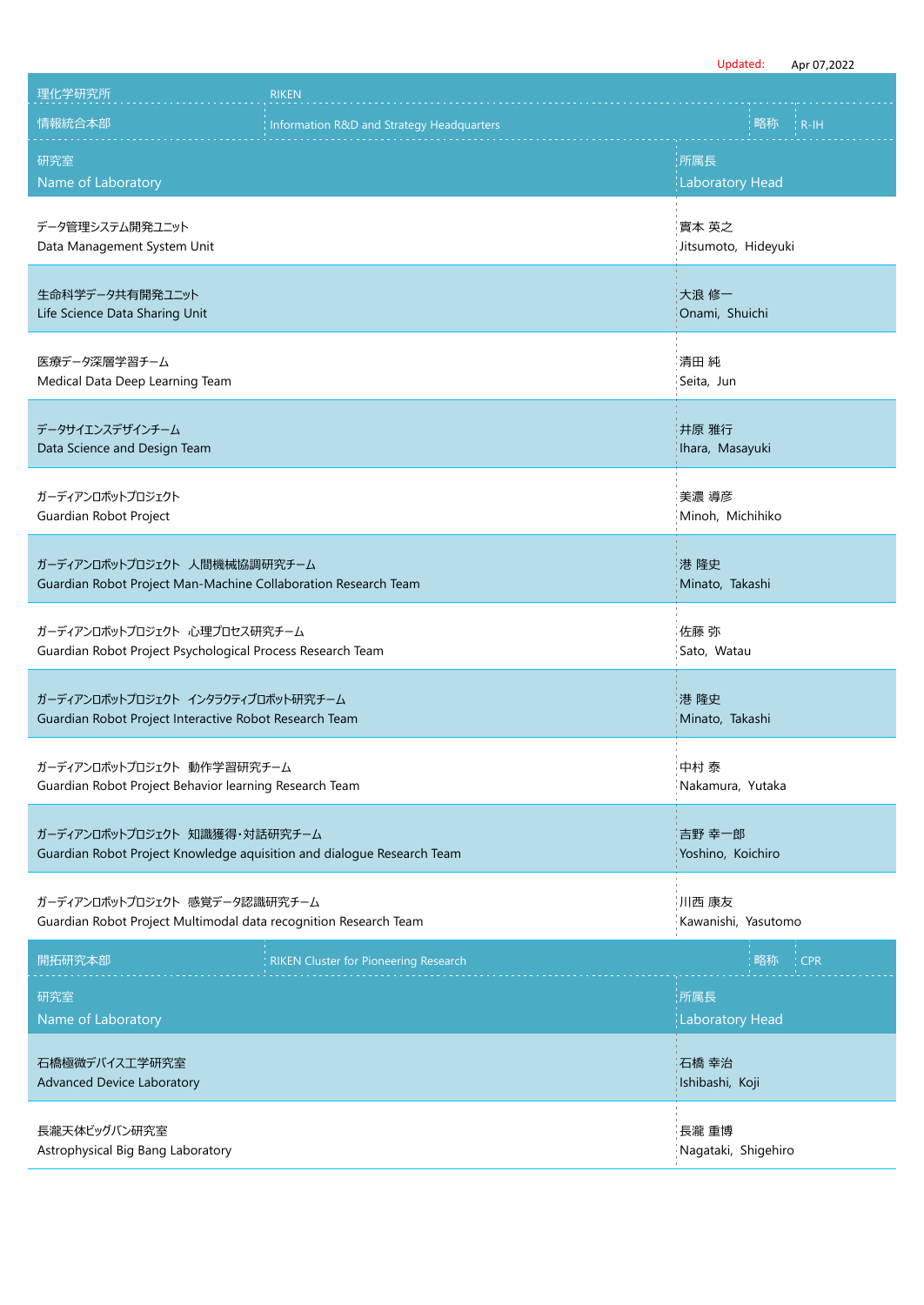|                                                                  |                                              | Updated:                   | Apr 07,2022 |
|------------------------------------------------------------------|----------------------------------------------|----------------------------|-------------|
| 開拓研究本部                                                           | <b>RIKEN Cluster for Pioneering Research</b> | 略称                         | <b>CPR</b>  |
| 研究室                                                              |                                              | :所属長                       |             |
| Name of Laboratory                                               |                                              | <b>Laboratory Head</b>     |             |
| 東原子分子物理研究室<br>Atomic Molecular and Optical Physics Laboratory    |                                              | 東俊行<br>Azuma, Toshiyuki    |             |
| 田中生体機能合成化学研究室<br>Biofunctional Synthetic Chemistry Laboratory    |                                              | 田中 克典<br>Tanaka, Katsunori |             |
| 佐甲細胞情報研究室<br>Cellular Informatics Laboratory                     |                                              | 佐甲 靖志<br>Sako, Yasushi     |             |
| 真貝細胞記憶研究室<br>Cellular Memory Laboratory                          |                                              | 眞貝 洋一<br>Shinkai, Yoichi   |             |
| 平野染色体ダイナミクス研究室<br>Chromosome Dynamics Laboratory                 |                                              | 平野 達也<br>Hirano, Tatsuya   |             |
| 柚木計算物性物理研究室<br>Computational Condensed Matter Physics Laboratory |                                              | 柚木 清司<br>Yunoki, Seiji     |             |
| 古崎物性理論研究室<br>Condensed Matter Theory Laboratory                  |                                              | 古崎 昭<br>Furusaki, Akira    |             |
| 大森素形材工学研究室<br>Materials Fabrication Laboratory                   |                                              | 大森 整<br>Ohmori, Hitoshi    |             |
| 田中メタマテリアル研究室<br>Metamaterials Laboratory                         |                                              | 田中 拓男<br>Tanaka, Takuo     |             |
| 田原分子分光研究室<br>Molecular Spectroscopy Laboratory                   |                                              | 田原 太平<br>Tahara, Tahei     |             |
| 侯有機金属化学研究室<br>Organometallic Chemistry Laboratory                |                                              | 侯 召民<br>Hou, Zhaomin       |             |
| 香取量子計測研究室<br>Quantum Metrology Laboratory                        |                                              | 香取 秀俊<br>Katori, Hidetoshi |             |
| 平山量子光素子研究室<br>Quantum Optodevice Laboratory                      |                                              | 平山 秀樹<br>Hirayama, Hideki  |             |
| Kim表面界面科学研究室<br>Surface and Interface Science Laboratory         |                                              | 金 有洙<br>Kim, Yousoo        |             |
| 杉田理論分子科学研究室<br>Theoretical Molecular Science Laboratory          |                                              | 杉田 有治<br>Sugita, Yuji      |             |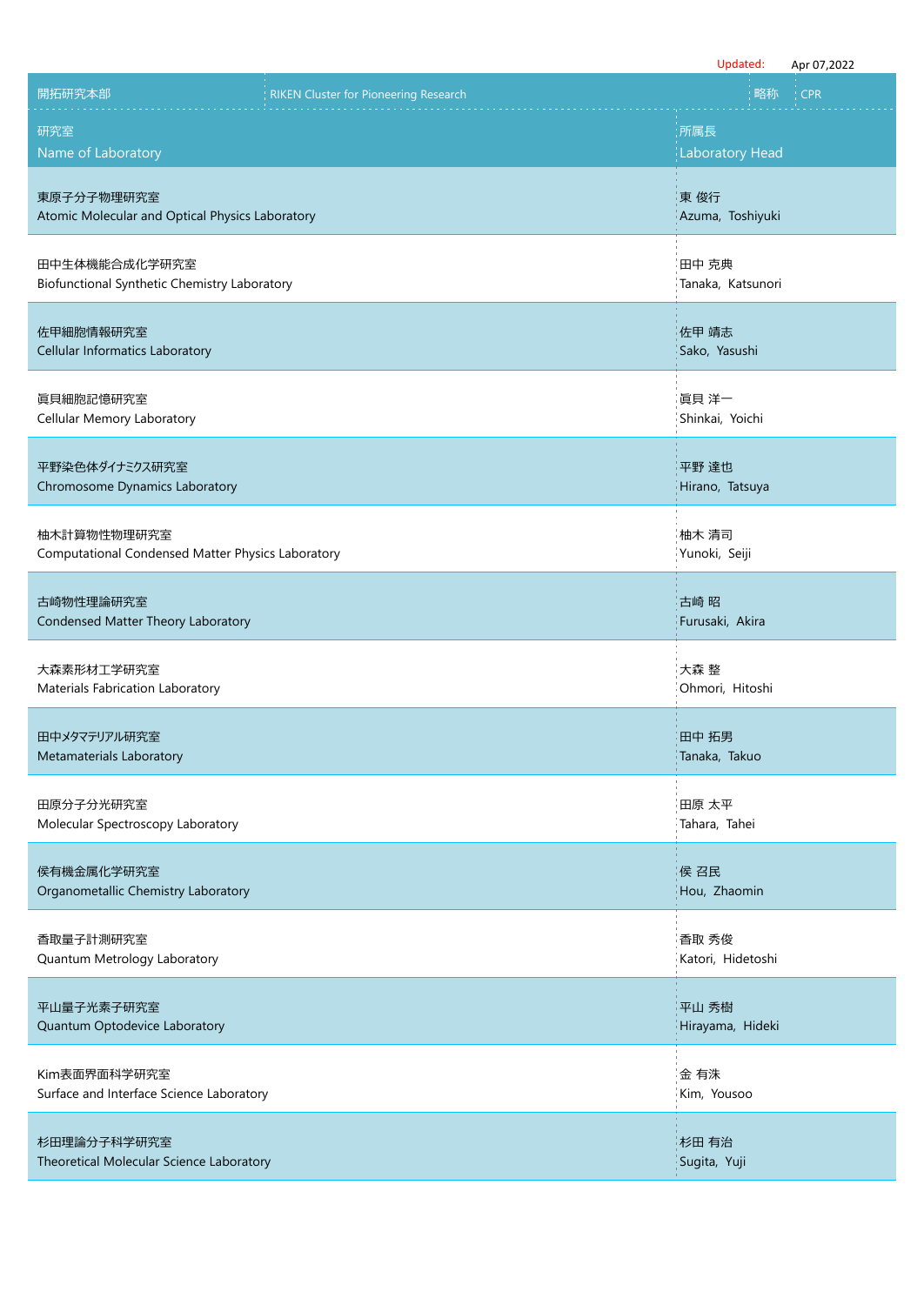|                                                           |                                              | Updated:                             | Apr 07,2022 |
|-----------------------------------------------------------|----------------------------------------------|--------------------------------------|-------------|
| 開拓研究本部                                                    | <b>RIKEN Cluster for Pioneering Research</b> | 略称                                   | <b>CPR</b>  |
| 研究室<br>Name of Laboratory                                 |                                              | :所属長<br><b>Laboratory Head</b>       |             |
| 染谷薄膜素子研究室<br>Thin-Film Device Laboratory                  |                                              | 染谷 隆夫<br>Someya, Takao               |             |
| 坂井星·惑星形成研究室<br>Star and Planet Formation Laboratory       |                                              | 坂井 南美<br>Sakai, Nami                 |             |
| Yoo生理遺伝学研究室<br>Physiological Genetics Laboratory          |                                              | Yoo Sa Kan<br>Yoo, Sa Kan            |             |
| 加藤ナノ量子フォトニクス研究室<br>Nanoscale Quantum Photonics Laboratory |                                              | 加藤 雄一郎<br>Kato, Yuichiro             |             |
| 岩崎RNAシステム生化学研究室<br>RNA Systems Biochemistry Laboratory    |                                              | 岩崎 信太郎<br>Iwasaki, Shintaro          |             |
| Ulmer基本的対称性研究室<br>Fundamental Symmetries Laboratory       |                                              | <b>Ulmer Stefan</b><br>Ulmer, Stefan |             |
| 鈴木糖鎖代謝生化学研究室<br>Glycometabolic Biochemistry Laboratory    |                                              | 鈴木 匡<br>Suzuki, Tadashi              |             |
| 小倉発生遺伝工学研究室<br><b>Bioresource Engineering Laboratory</b>  |                                              | 小倉 淳郎<br>Ogura, Atsuo                |             |
| 多々良物性物理研究室<br>Condensed Matter Physics Laboratory         |                                              | 多々良 源<br>Tatara, Gen                 |             |
| 富田数理気候学研究室<br>Mathematical Climatology Laboratory         |                                              | 富田 浩文<br>Tomita, Hirofumi            |             |
| Nori理論量子物理研究室<br>Theoretical Quantum Physics Laboratory   |                                              | Nori Franco<br>Nori, Franco          |             |
| 関植物エピゲノム制御研究室<br>Plant Epigenome Regulation Laboratory    |                                              | 関 原明<br>Seki, Motoaki                |             |
| 三好予測科学研究室<br>Prediction Science Laboratory                |                                              | 三好 建正<br>Miyoshi, Takemasa           |             |
| 上坂スピン・アイソスピン研究室<br>Spin isospin Laboratory                |                                              | 上坂 友洋<br>Uesaka, Tomohiro            |             |
| 上野核分光研究室<br>Nuclear Spectroscopy Laboratory               |                                              | 上野 秀樹<br>Ueno, Hideki                |             |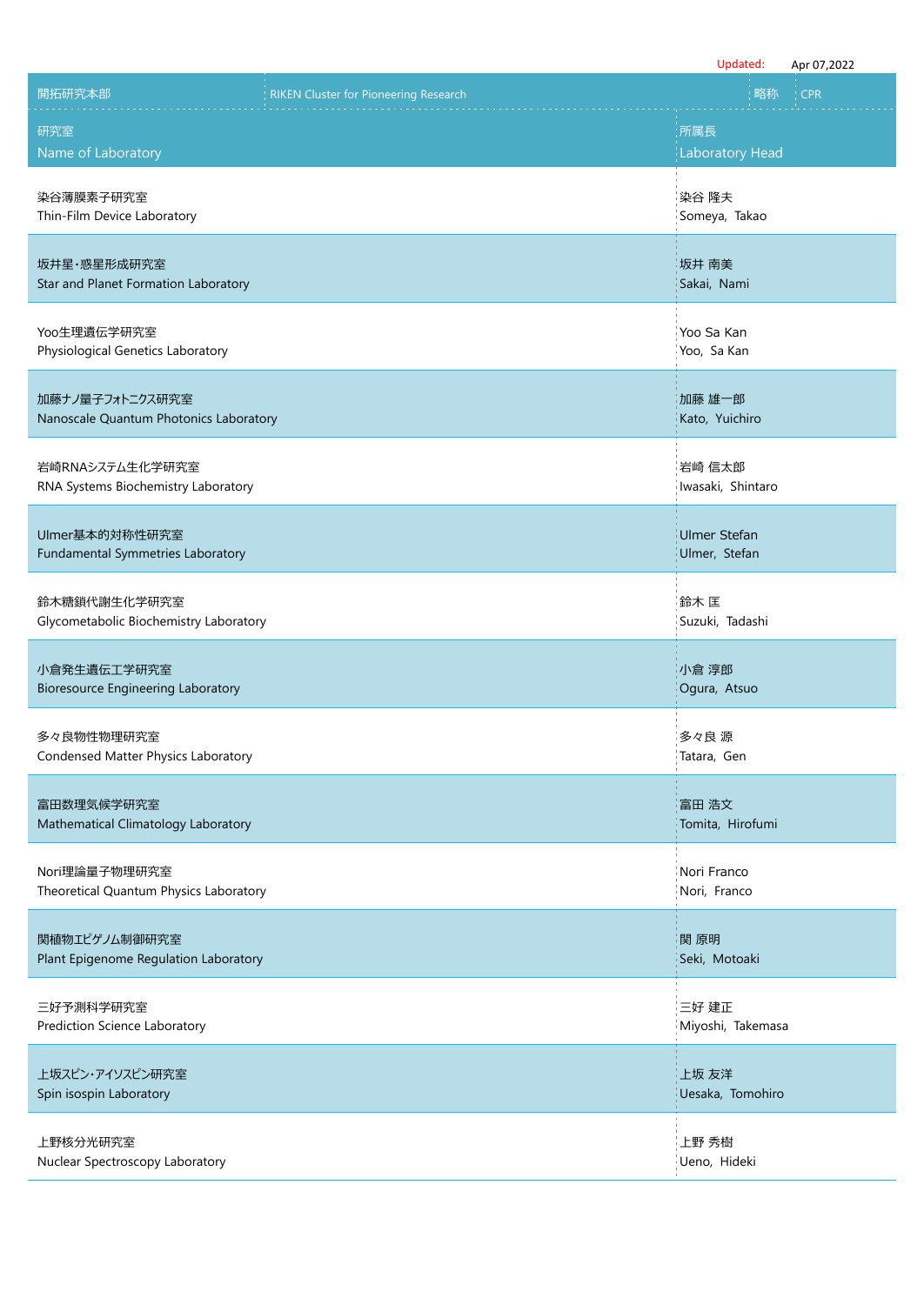|                                                                                                         |                                                                                   | Updated:                       | Apr 07,2022 |
|---------------------------------------------------------------------------------------------------------|-----------------------------------------------------------------------------------|--------------------------------|-------------|
| 開拓研究本部                                                                                                  | <b>RIKEN Cluster for Pioneering Research</b>                                      | 略称                             | <b>CPR</b>  |
| 研究室<br>Name of Laboratory                                                                               |                                                                                   | :所属長<br><b>Laboratory Head</b> |             |
| 玉川高エネルギー宇宙物理研究室<br>High Energy Astrophysics Laboratory                                                  |                                                                                   | 玉川徹<br>Tamagawa, Toru          |             |
| 新宅マイクロ流体工学理研白眉研究チーム<br>Microfluidics RIKEN Hakubi Research Team                                         |                                                                                   | 新宅 博文<br>Shintaku, Hirofumi    |             |
| 齋藤高エネルギー原子核研究室<br>High Energy Nuclear Physics Laboratory                                                |                                                                                   | 齋藤 武彦<br>Saito, Takehiko       |             |
| 渡邉分子生理学研究室<br>Molecular Physiology Laboratory                                                           |                                                                                   | 渡邉 力也<br>Watanabe, Rikiya      |             |
| 萩原生体模倣システム理研白眉研究チーム<br>Human biomimetic system RIKEN Hakubi Research Team                               |                                                                                   | 萩原 将也<br>Hagiwara, Masaya      |             |
| 榎戸極限自然現象理研白眉研究チーム<br>Extreme natural phenomena RIKEN Hakubi Research Team                               |                                                                                   | 榎戸 輝揚<br>Enoto, Teruaki        |             |
| 濱崎非平衡量子統計力学理研白眉研究チーム<br>Nonequilibrium Quantum Statistical Mechanics RIKEN Hakubi Research Team         |                                                                                   | 濱崎 立資<br>Hamazaki, Ryusuke     |             |
| 高橋極限レーザー科学研究室<br>Extreme Laser Science Laboratory                                                       |                                                                                   | 高橋 栄治<br>Takahashi, Eiji       |             |
| 藤原適応運動制御理研白眉研究チーム<br>Adaptive Motor Control RIKEN Hakubi Research Team                                  |                                                                                   | 藤原 輝史<br>Fujiwara, Terufumi    |             |
| 橋本分子合成機能研究室 (仮称: 6/1発足予定)<br>2022)                                                                      | Molecular Synthesis and Function Laboratory (Tentative name, start from June 1st, | 橋本 卓也<br>Hashimoto, Takuya     |             |
| 小林固体化学研究室 (仮称: 6/1発足予定)<br>Solid State Chemistry Laboratory (Tentative name, start from June 1st, 2022) |                                                                                   | 小林 玄器<br>Kobayashi, Genki      |             |
| 革新知能統合研究センター                                                                                            | Center for Advanced Intelligence Project                                          | 略称                             | <b>AIP</b>  |
| 研究室<br>Name of Laboratory                                                                               |                                                                                   | ;所属長<br><b>Laboratory Head</b> |             |
| 不完全情報学習チーム<br>Imperfect Information Learning Team                                                       |                                                                                   | 杉山 将<br>Sugiyama, Masashi      |             |
| 連続最適化チーム<br>Continuous Optimization Team                                                                |                                                                                   | 武田 朗子<br>Takeda, Akiko         |             |
| 構造的学習チーム<br>Structured Learning Team                                                                    |                                                                                   | 河原 吉伸<br>Kawahara, Yoshinobu   |             |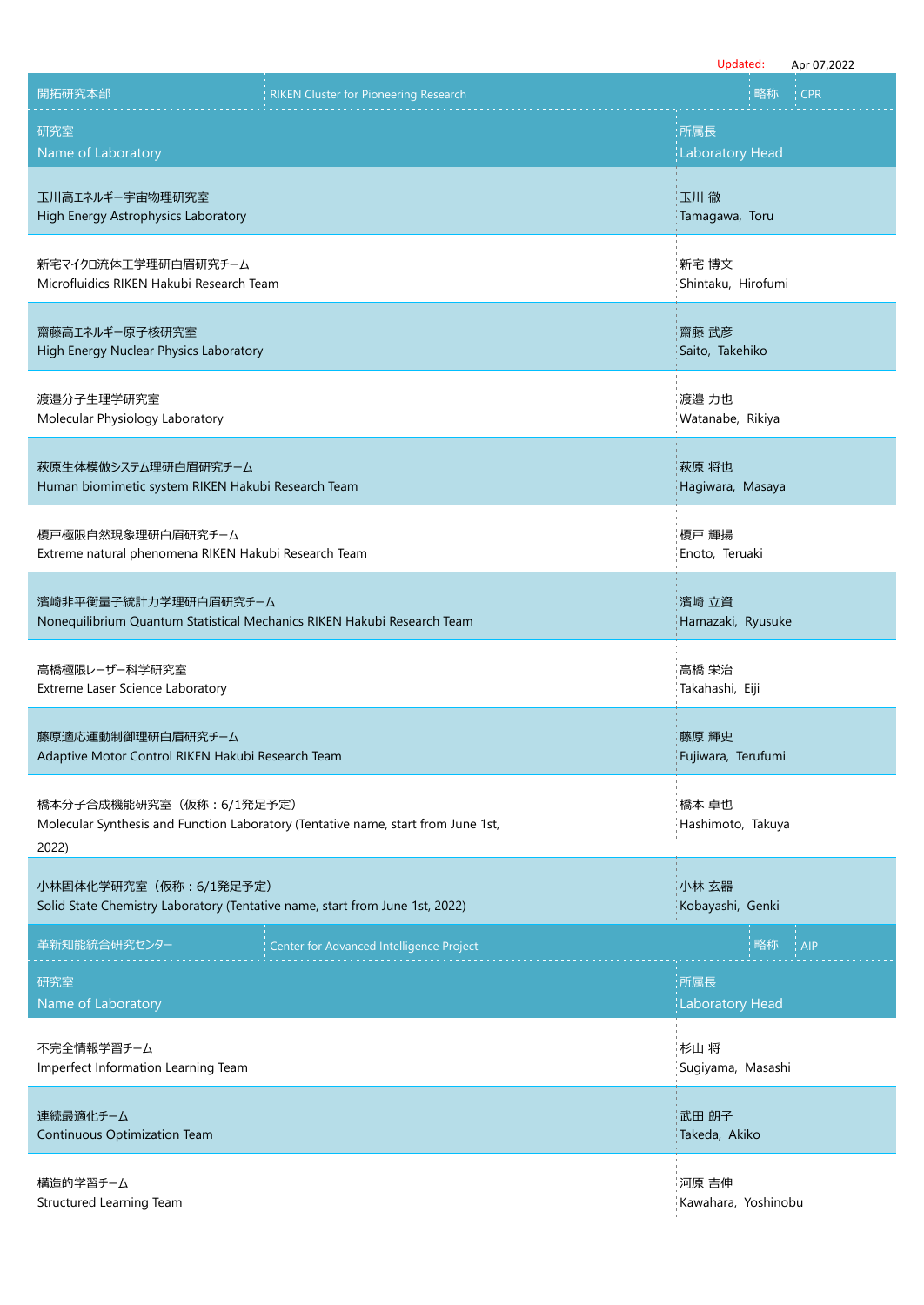|                                                                |                                          | Updated:<br>Apr 07,2022                         |
|----------------------------------------------------------------|------------------------------------------|-------------------------------------------------|
| 革新知能統合研究センター                                                   | Center for Advanced Intelligence Project | 略称<br><b>AIP</b>                                |
| 研究室<br>Name of Laboratory                                      |                                          | 所属長<br><b>Laboratory Head</b>                   |
| 因果推論チーム<br>Causal Inference Team                               |                                          | 清水 昌平<br>Shimizu, Shohei                        |
| 近似ベイズ推論チーム<br>Approximate Bayesian Inference Team              |                                          | Khan Mohammad Emtiyaz<br>Khan, Mohammad Emtiyaz |
| 深層学習理論チーム<br>Deep Learning Theory Team                         |                                          | 鈴木 大慈<br>Suzuki, Taiji                          |
| 計算論的学習理論チーム<br>Computational Learning Theory Team              |                                          | 畑埜 晃平<br>Hatano, Kohei                          |
| 数理科学チーム<br>Mathematical Science Team                           |                                          | 坂内 健一<br>Bannai, Kenichi                        |
| テンソル学習チーム<br>Tensor Learning Team                              |                                          | Zhao Qibin<br>Zhao, Qibin                       |
| 圧縮情報処理ユニット<br>Succinct Information Processing Unit             |                                          | 田部井 靖生<br>Tabei, Yasuo                          |
| 防災科学チーム<br>Disaster Resilience Science Team                    |                                          | 上田 修功<br>Ueda, Naonori                          |
| データ駆動型生物医科学チーム<br>Data-Driven Biomedical Science Team          |                                          | 竹内 一郎<br>Takuchi, Ichiro                        |
| 人工知能セキュリティ・プライバシーチーム<br>Al Security and Privacy Team           |                                          | 佐久間 淳<br>Sakuma, Jun                            |
| 自然言語処理チーム<br>Natural Language Understanding Team               |                                          | 乾 健太郎<br>Inui, Kentaro                          |
| 知識獲得チーム<br>Knowledge Acquisition Team                          |                                          | 松本 裕治<br>Matsumoto, Yuji                        |
| 分子情報科学チーム<br>Molecular Informatics Team                        |                                          | 津田 宏治<br>Tsuda, Koji                            |
| 医用機械知能チーム<br>Machine Intelligence for Medical Engineering Team |                                          | 原田 達也<br>Harada, Tatsuya                        |
| インフラ管理ロボット技術チーム<br>Robotics for Infrastructure Management Team |                                          | 岡谷 貴之<br>Okatani, Takayuki                      |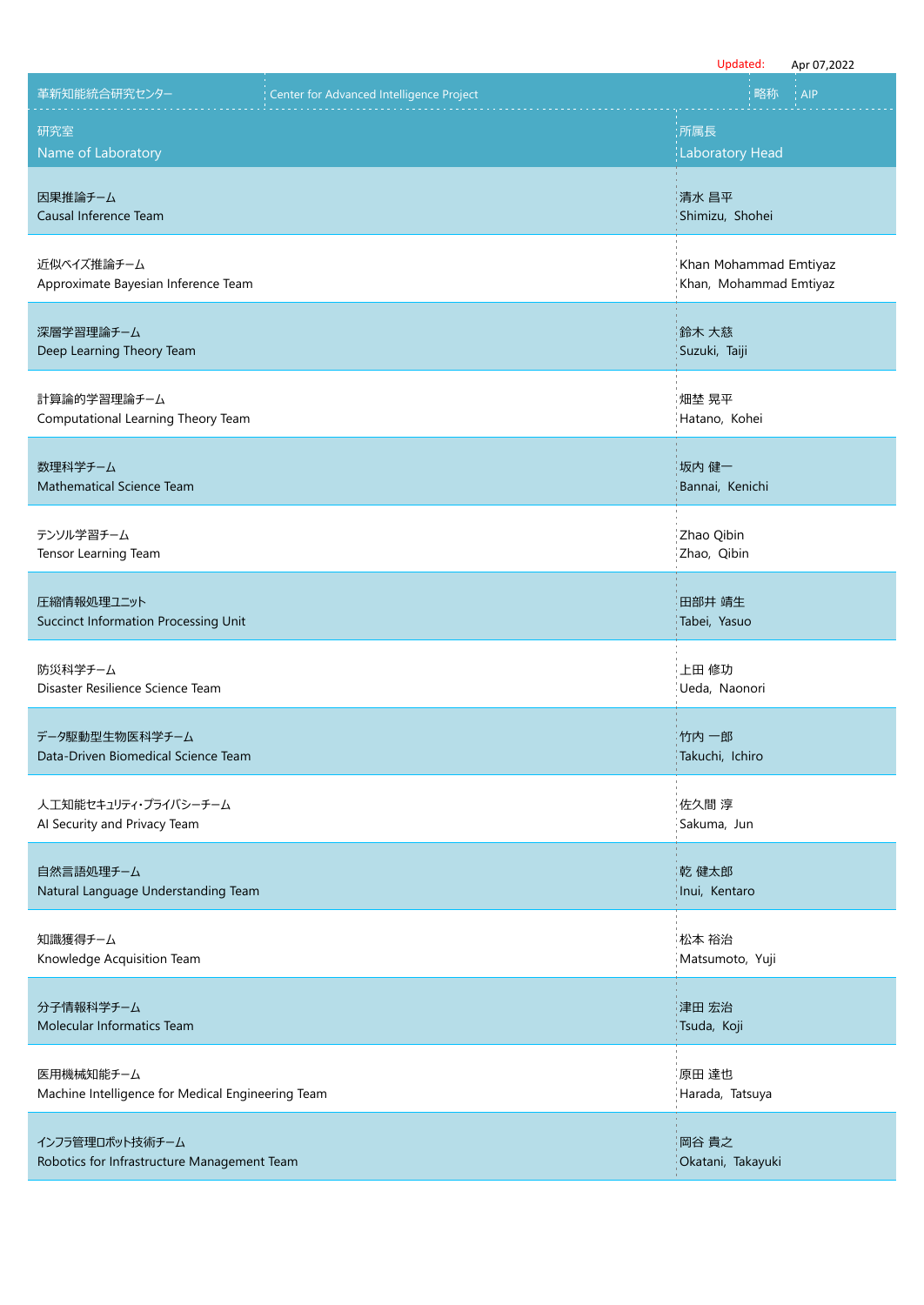|                                                                           |                                                                 | Updated:                        | Apr 07,2022 |
|---------------------------------------------------------------------------|-----------------------------------------------------------------|---------------------------------|-------------|
| 革新知能統合研究センター                                                              | Center for Advanced Intelligence Project                        | 略称                              | <b>AIP</b>  |
| 研究室<br>Name of Laboratory                                                 |                                                                 | :所属長<br><b>Laboratory Head</b>  |             |
| 計算脳ダイナミクスチーム<br>Computational Brain Dynamics Team                         |                                                                 | 山下 宙人<br>Yamashita, Okito       |             |
| 遺伝統計学チーム<br><b>Statistical Genetics Team</b>                              |                                                                 | 田宮 元<br>Tamiya, Gen             |             |
| 音楽情報知能チーム<br>Music Information Intelligence Team                          |                                                                 | 浜中 雅俊<br>Hamanaka, Masatoshi    |             |
| 認知行動支援技術チーム<br>Cognitive Behavioral Assistive Technology Team             |                                                                 | 大武 美保子<br>Otake, Mihoko         |             |
| 音響情景理解チーム<br>Sound Scene Understanding Team                               |                                                                 | 吉井 和佳<br>Yoshii, Kazuyuki       |             |
| がん探索医療研究チーム<br>Cancer Translational Research Team                         |                                                                 | 浜本 隆二<br>Hamamoto, Ryuji        |             |
| 言語情報アクセス技術チーム<br>Language Information Access Technology Team              |                                                                 | 関根 聡<br>Sekine, Satoshi         |             |
| 病理情報学チーム<br>Pathology Informatics Team                                    |                                                                 | 山本 陽一朗<br>Yamamoto, Yoichiro    |             |
| 空間情報学ユニット<br>Geoinformatics Unit                                          |                                                                 | 横矢 直人<br>Yokoya, Naoto          |             |
| 科学技術と社会チーム<br>Science, Technology and Society Team                        |                                                                 | 佐倉 統<br>Sakura, Osamu           |             |
| 分散型ビッグデータチーム<br>Decentralized Big Data Team                               |                                                                 | 橋田 浩一<br>Hasida, Koiti          |             |
| 関数解析的学習ユニット<br><b>Functional Analytic Learning Unit</b>                   |                                                                 | Minh Ha Quang<br>Minh, Ha Quang |             |
| 人工知能安全性・信頼性ユニット<br>Al Safety and Reliability Unit                         |                                                                 | 荒井 ひろみ<br>Arai, Hiromi          |             |
| 数理創造プログラム                                                                 | Interdisciplinary Theoretical and Mathematical Sciences Program | 略称                              | : iTHEMS    |
| 研究室<br>Name of Laboratory                                                 |                                                                 | 所属長<br><b>Laboratory Head</b>   |             |
| 数理創造プログラム(初田)<br>Interdisciplinary Mathematical Sciences Program(Hatsuda) |                                                                 | 初田 哲男<br>Hatsuda, Tetsuo        |             |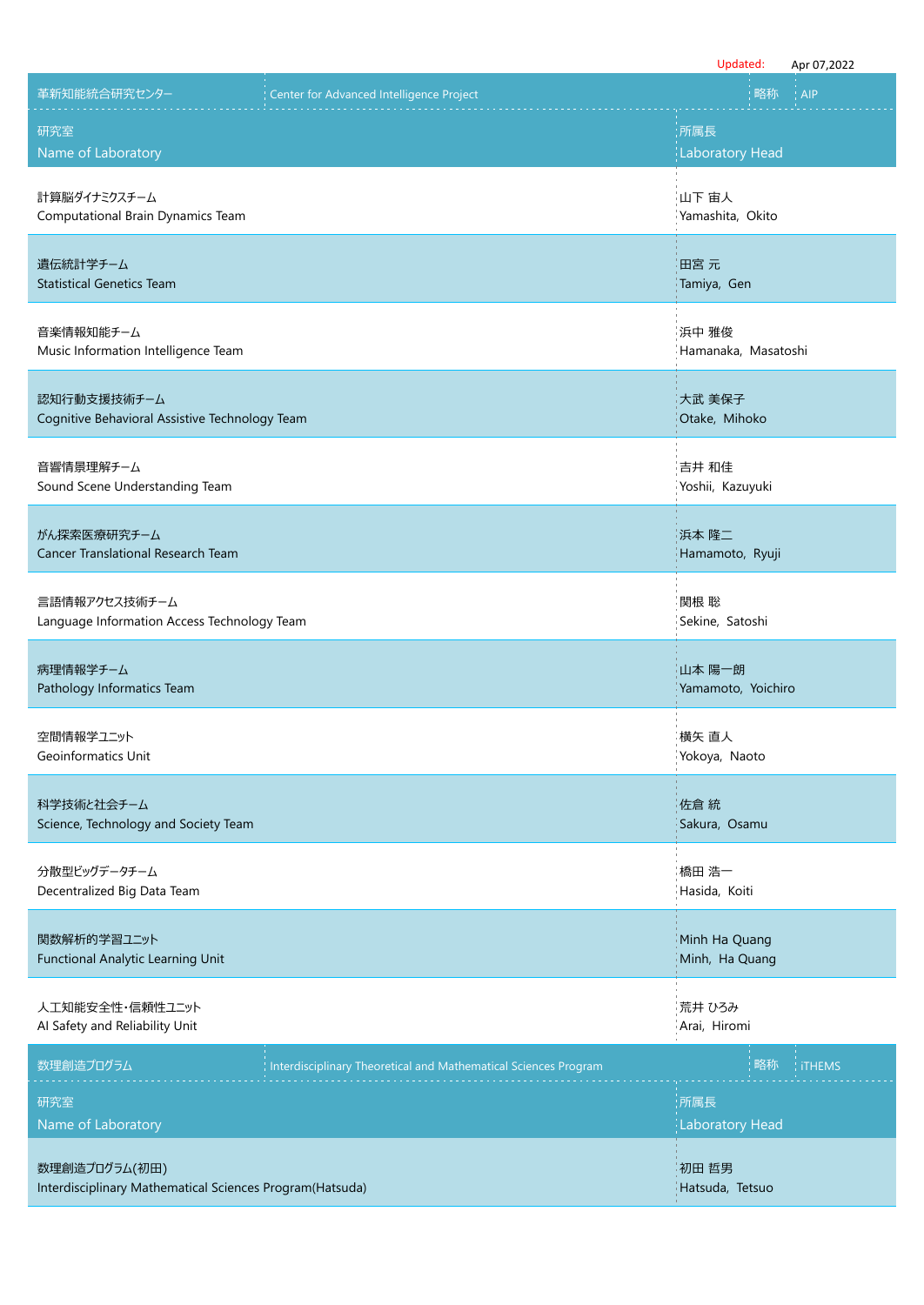|                                                                                      |                                                                 | Updated:                                      | Apr 07,2022 |
|--------------------------------------------------------------------------------------|-----------------------------------------------------------------|-----------------------------------------------|-------------|
| 数理創造プログラム                                                                            | Interdisciplinary Theoretical and Mathematical Sciences Program | 略称                                            | : iTHEMS    |
| 研究室<br>Name of Laboratory                                                            |                                                                 | :所属長<br><b>Laboratory Head</b>                |             |
| 数理創造プログラム(長瀧)<br>Interdisciplinary Mathematical Sciences Program(Nagataki)           |                                                                 | 長瀧 重博<br>Nagataki, Shigehiro                  |             |
| 数理創造プログラム(坪井)<br>Interdisciplinary Mathematical Sciences Program(Tsuboi)             |                                                                 | 『坪井 俊<br>Tsuboi, Takashi                      |             |
| 数理創造プログラム(三好)<br>Interdisciplinary Mathematical Sciences Program(Miyoshi)            |                                                                 | 三好 建正<br>Miyoshi, Takemasa                    |             |
| 数理創造プログラム(Beauchemin)<br>Interdisciplinary Mathematical Sciences Program(Beauchemin) |                                                                 | Beauchemin Catherine<br>Beauchemin, Catherine |             |
| 生命医科学研究センター                                                                          | <b>RIKEN Center for Integrative Medical Sciences</b>            | 略称                                            | <b>IMS</b>  |
| 研究室<br>Name of Laboratory                                                            |                                                                 | 所属長<br><b>Laboratory Head</b>                 |             |
| トランスクリプトーム研究チーム<br>Laboratory for Transcriptome Technology                           |                                                                 | Carninci Piero<br>Carninci, Piero             |             |
| 細胞機能変換技術研究チーム<br>Laboratory for Cellular Function Conversion Technology              |                                                                 | 鈴木 治和<br>Suzuki, Harukazu                     |             |
| ゲノム情報解析チーム<br>Laboratory for Genome Information Analysis                             |                                                                 | Hon Chung Chau<br>Hon, Chung Chau             |             |
| 生命医科学大容量データ技術研究チーム<br>Laboratory for Large-Scale Biomedical Data Technology          |                                                                 | 粕川 雄也<br>Kasukawa, Takeya                     |             |
| 遺伝子制御回路研究チーム<br>Laboratory for Advanced Genomics Circuit                             |                                                                 | Shin Jae Woo<br>Shin, Jae Woo                 |             |
| 応用ゲノム解析技術研究チーム<br>Laboratory for Comprehensive Genomic Analysis                      |                                                                 | 岡崎 康司<br>Okazaki, Yasushi                     |             |
| 理研-IFOMがんゲノミクス連携研究チーム<br>RIKEN-IFOM Joint Laboratory for Cancer Genomics             |                                                                 | 村川 泰裕<br>Murakawa, Yasuhiro                   |             |
| 基盤技術開発研究チーム<br>Laboratory for Genotyping Development                                 |                                                                 | 桃沢 幸秀<br>Momozawa, Yukihide                   |             |
| ゲノム解析応用研究チーム<br>Laboratory for Statistical and Translational Genetics                |                                                                 | 寺尾 知可史<br>Terao, Chikashi                     |             |
| ファーマコゲノミクス研究チーム<br>Laboratory for Pharmacogenomics                                   |                                                                 | 莚田 泰誠<br>Mushiroda, Taisei                    |             |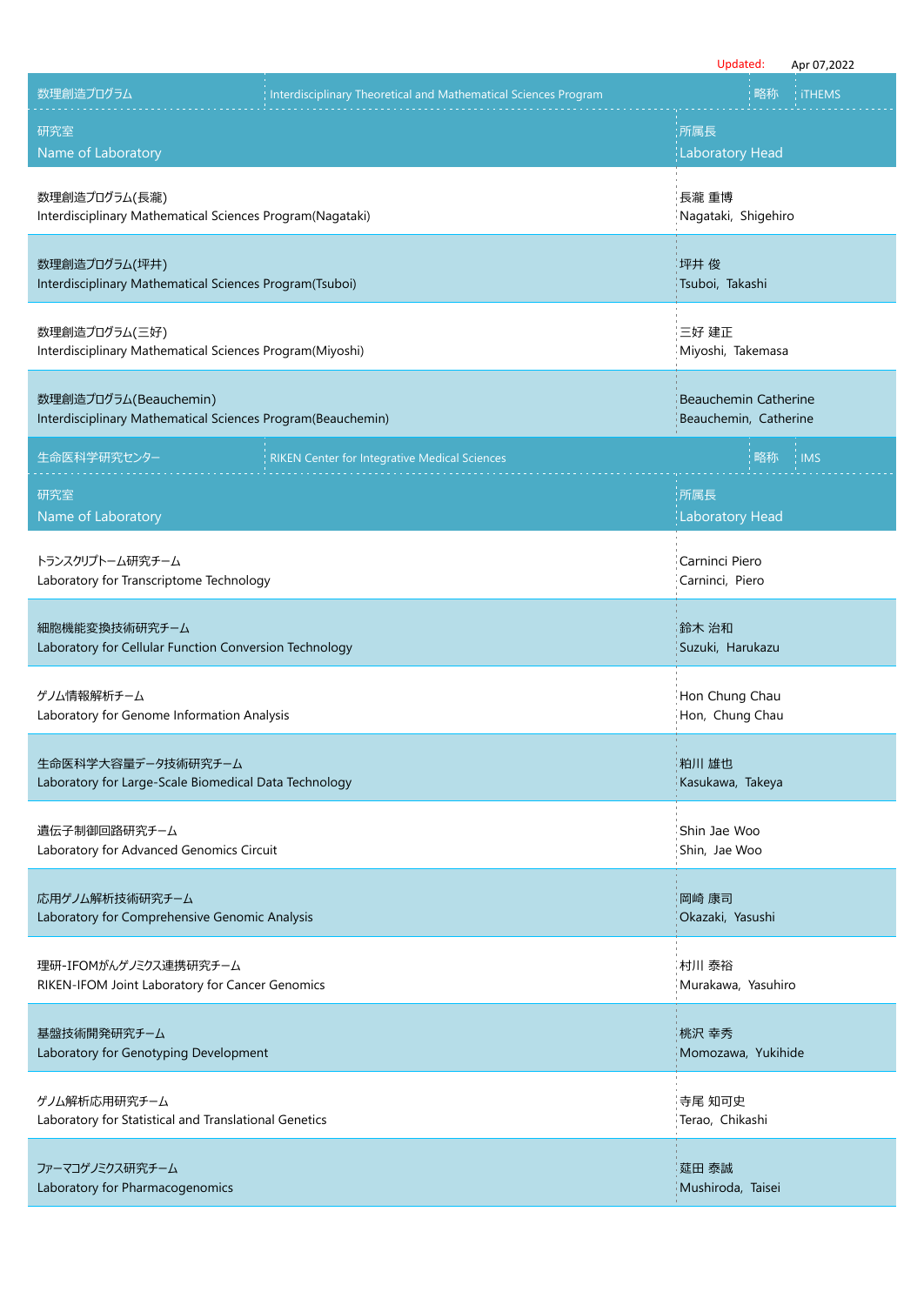|                                                        | Updated:<br>Apr 07,2022                                      |
|--------------------------------------------------------|--------------------------------------------------------------|
| 生命医科学研究センター                                            | 略称                                                           |
| <b>RIKEN Center for Integrative Medical Sciences</b>   | <b>IMS</b>                                                   |
| 研究室                                                    | :所属長                                                         |
| Name of Laboratory                                     | <b>Laboratory Head</b>                                       |
| 糖尿病・代謝ゲノム疾患研究チーム                                       | 堀越 桃子                                                        |
| Laboratory for Genomics of Diabetes and Metabolism     | Horikoshi, Momoko                                            |
| 循環器ゲノミクス・インフォマティクス研究チーム                                | 伊藤 薫                                                         |
| Laboratory for Cardiovascular Genomics and Informatics | Ito, Kaoru                                                   |
| システム遺伝学チーム                                             | 岡田 随象                                                        |
| Laboratory for Systems Genetics                        | Okada, Yukinori                                              |
| 自己免疫疾患研究チーム                                            | 山本 一彦                                                        |
| Laboratory for Autoimmune Diseases                     | Yamamoto, Kazuhiko                                           |
| ヒト免疫遺伝研究チーム                                            | 石垣 和慶                                                        |
| Laboratory for Human Immunogenetics                    | Ishigaki, Kazuyoshi                                          |
| 分化制御研究チーム                                              | 黒崎 知博                                                        |
| Laboratory for Lymphocyte Differentiation              | Kurosaki, Tomohiro                                           |
| 免疫転写制御研究チーム                                            | 谷内 一郎                                                        |
| Laboratory for Transcriptional Regulation              | Taniuchi, Ichiro                                             |
| 免疫細胞システム研究チーム                                          | 小安 重夫                                                        |
| Laboratory for Immune Cell Systems                     | Koyasu, Shigeo                                               |
| 自然免疫システム研究チーム                                          | 茂呂 和世                                                        |
| Laboratory for Innate Immune Systems                   | Moro, Kazuyo                                                 |
| 免疫恒常性研究チーム                                             | 秋山 泰身                                                        |
| Laboratory for Immune Homeostasis                      | Akiyama, Taishin                                             |
| 環境応答制御研究チーム<br>Laboratory for Immune Crosstalk         | Cheroutre Hilde Maria<br>Chenelitre, Hilde Maria<br>Cornelia |
| サイトカイン制御研究チーム                                          | 久保 允人                                                        |
| Laboratory for Cytokine Regulation                     | Kubo, Masato                                                 |
| 免疫器官形成研究チーム                                            | 古関 明彦                                                        |
| Laboratory for Developmental Genetics                  | Koseki, Haruhiko                                             |
| 粘膜システム研究チーム                                            | 大野 博司                                                        |
| Laboratory for Intestinal Ecosystem                    | Ohno, Hiroshi                                                |
| 統合ゲノミクス研究チーム                                           | 清田 純                                                         |
| Laboratory for Integrative Genomics                    | Seita, Jun                                                   |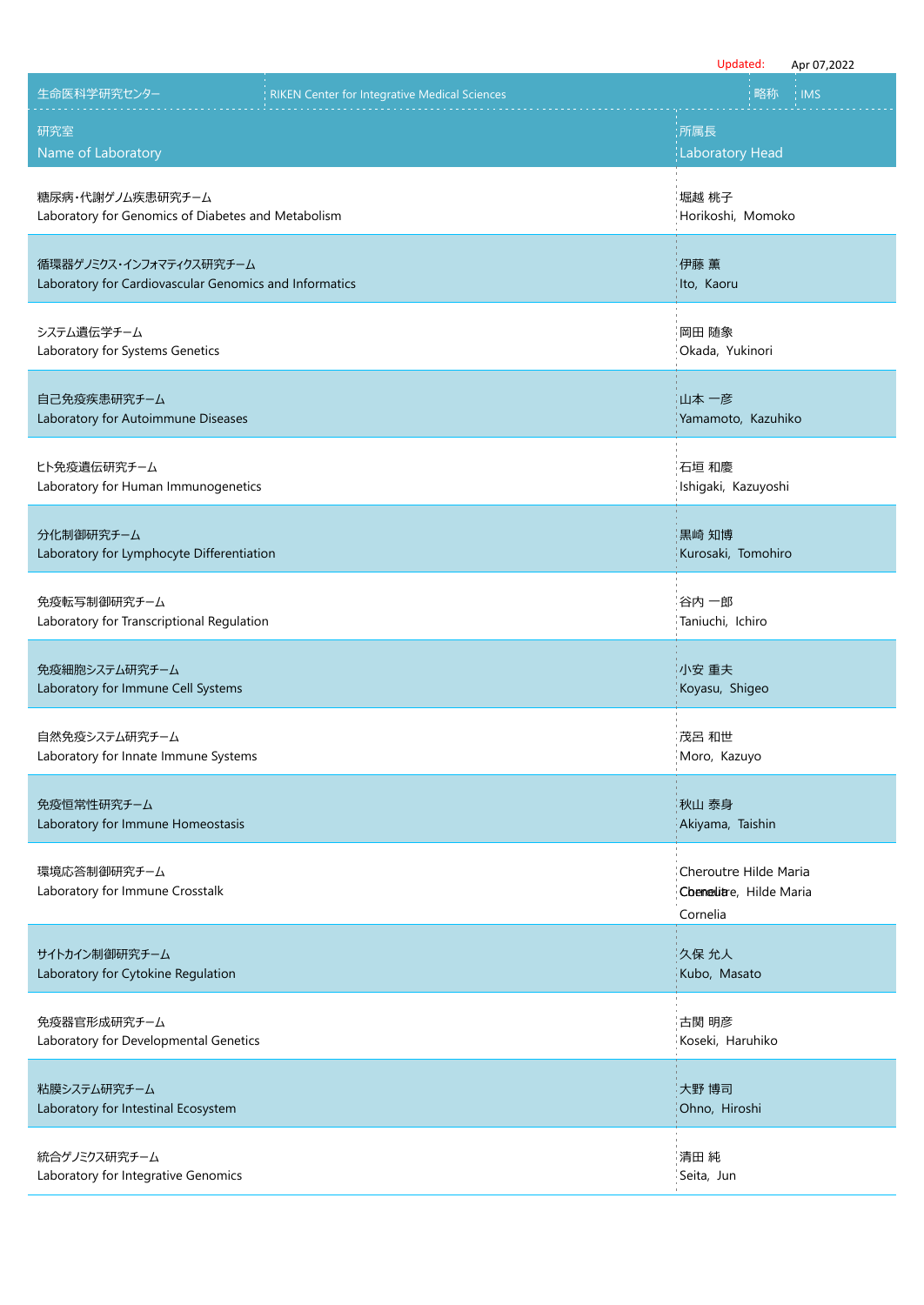|                                                                  |                                                      | Updated:                                | Apr 07,2022 |
|------------------------------------------------------------------|------------------------------------------------------|-----------------------------------------|-------------|
| 生命医科学研究センター                                                      | <b>RIKEN Center for Integrative Medical Sciences</b> | 略称                                      | <b>IMS</b>  |
| 研究室<br>Name of Laboratory                                        |                                                      | :所属長<br><b>Laboratory Head</b>          |             |
| 粘膜免疫研究チーム<br>Laboratory for Mucosal Immunity                     |                                                      | Fagarasan Sidonia<br>Fagarasan, Sidonia |             |
| 消化管恒常性研究チーム<br>Laboratory for Gut Homeostasis                    |                                                      | 本田 賢也<br>Honda, Kenya                   |             |
| 皮膚恒常性研究チーム<br>Laboratory for Skin Homeostasis                    |                                                      | 天谷 雅行<br>Amagai, Masayuki               |             |
| 組織動態研究チーム<br>Laboratory for Tissue Dynamics                      |                                                      | 岡田 峰陽<br>Okada, Takaharu                |             |
| 統合細胞システム研究チーム<br>Laboratory for Integrated Cellular Systems      |                                                      | 柚木 克之<br>Yugi, Katsuyuki                |             |
| メタボローム研究チーム<br>Laboratory for Metabolomics                       |                                                      | 有田 誠<br>Arita, Makoto                   |             |
| 代謝ネットワーク研究チーム<br>Laboratory for Metabolic Networks               |                                                      | 北見 俊守<br>Kitami, Toshimori              |             |
| マイクロバイオーム研究チーム<br>Laboratory for Microbiome Sciences             |                                                      | 大野 博司<br>Ohno, Hiroshi                  |             |
| 医科学数理研究チーム<br>Laboratory for Medical Science Mathematics         |                                                      | 角田 達彦<br>Tsunoda, Tatsuhiko             |             |
| がんゲノム研究チーム<br>Laboratory for Cancer Genomics                     |                                                      | 中川 英刀<br>Nakagawa, Hidewaki             |             |
| 免疫細胞治療研究チーム<br>Laboratory for Immunotherapy                      |                                                      | 藤井 眞一郎<br>Fujii, Shin-ichiro            |             |
| ヒト疾患モデル研究チーム<br>Laboratory for Human Disease Models              |                                                      | 石川 文彦<br>Ishikawa, Fumihiko             |             |
| 生命機能科学研究センター                                                     | RIKEN Center for Biosystems Dynamics Research        | 略称                                      | <b>BDR</b>  |
| 研究室<br>Name of Laboratory                                        |                                                      | ;所属長<br><b>Laboratory Head</b>          |             |
| 高機能生体分子開発チーム<br>Laboratory for Advanced Biomolecular Engineering |                                                      | 田上 俊輔<br>Tagami, Shunsuke               |             |
| 制御分子設計研究チーム<br>Laboratory for Structure-Based Molecular Design   |                                                      | 本間 光貴<br>Honma, Teruki                  |             |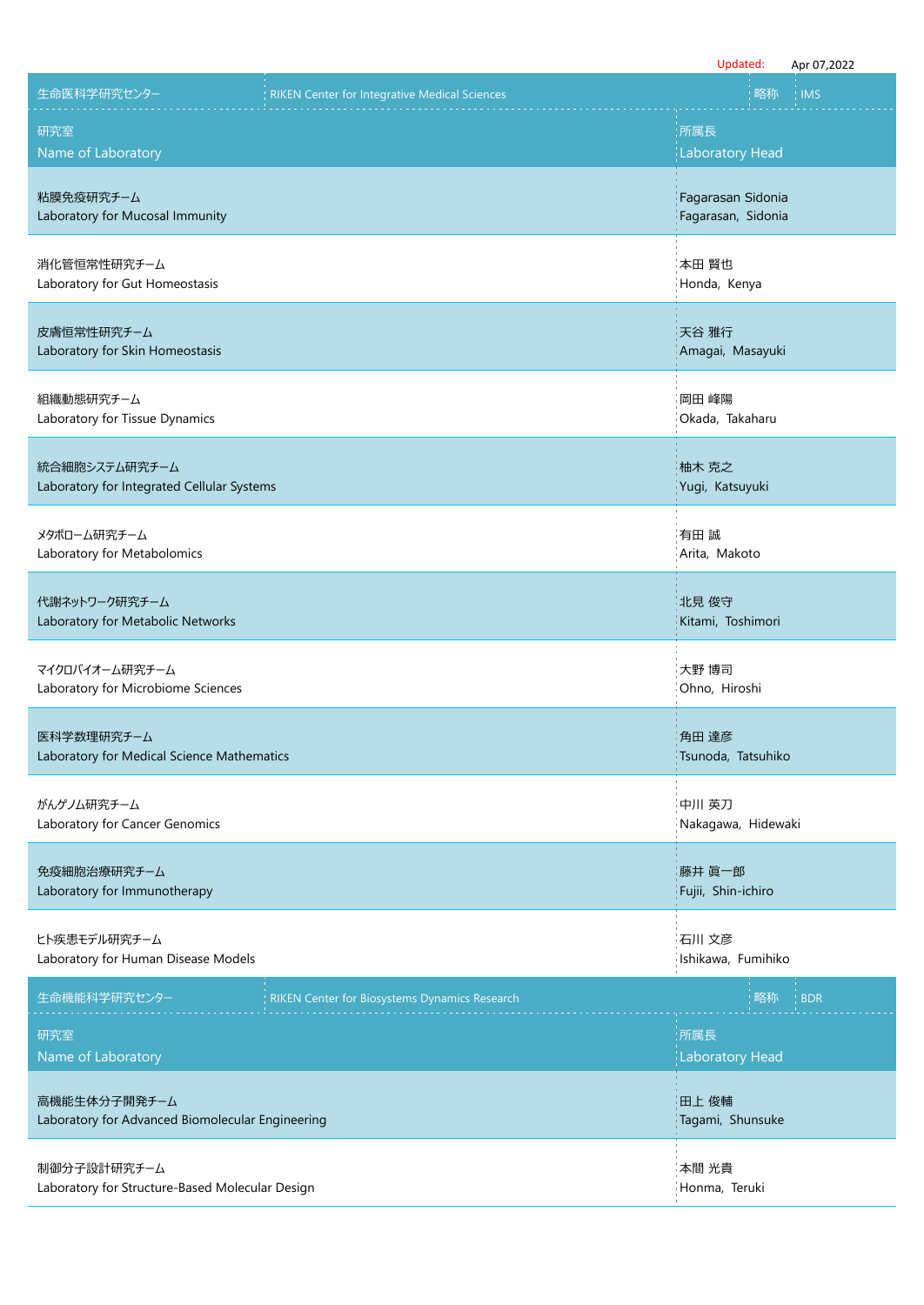|                                                                             |                                               | Updated:<br>Apr 07,2022        |
|-----------------------------------------------------------------------------|-----------------------------------------------|--------------------------------|
| 生命機能科学研究センター                                                                | RIKEN Center for Biosystems Dynamics Research | 略称<br><b>BDR</b>               |
| 研究室                                                                         |                                               | :所属長                           |
| Name of Laboratory                                                          |                                               | <b>Laboratory Head</b>         |
| 先端NMR開発・応用研究チーム<br>Laboratory for Advanced NMR Application and Development  |                                               | 石井 佳誉<br>Ishii, Yoshitaka      |
| 創薬タンパク質解析基盤ユニット<br>Drug Discovery Structural Biology Platform Unit          |                                               | 白水 美香子<br>Shirouzu, Mikako     |
| 創薬分子設計基盤ユニット<br>Drug Discovery Computational Chemistry Platform Unit        |                                               | 本間 光貴<br>Honma, Teruki         |
| タンパク質機能・構造研究チーム<br>Laboratory for Protein Functional and Structural Biology |                                               | 白水 美香子<br>Shirouzu, Mikako     |
| 転写制御構造生物学研究チーム<br>Laboratory for Transcription Structural Biology           |                                               | 関根 俊一<br>Sekine, Shunichi      |
| 細胞システム動態予測研究チーム<br>Laboratory for Prediction of Cell Systems Dynamics       |                                               | 城口 克之<br>Shiroguchi, Katsuyuki |
| 細胞極性統御研究チーム<br>Laboratory for Cell Polarity Regulation                      |                                               | 岡田 康志<br>Okada, Yasushi        |
| 細胞シグナル動態研究チーム<br>Laboratory for Cell Signaling Dynamics                     |                                               | 上田 昌宏<br>Ueda, Masahiro        |
| 先端バイオイメージング研究チーム<br>Laboratory for Comprehensive Bioimaging                 |                                               | 渡邉 朋信<br>Watanabe, Tomonobu    |
| 計算分子設計研究チーム<br>Laboratory for Computational Molecular Design                |                                               | 泰地 真弘人<br>Taiji, Makoto        |
| 創薬先端計算科学基盤ユニット<br>Drug Discovery Molecular Simulation Platform Unit         |                                               | 泰地 真弘人<br>Taiji, Makoto        |
| 多階層生命動態研究チーム<br>Laboratory for Multiscale Biosystem Dynamics                |                                               | 古澤 力<br>Furusawa, Chikara      |
| バイオコンピューティング研究チーム<br>Laboratory for Biologically Inspired Computing         |                                               | 高橋 恒一<br>Takahashi, Koichi     |
| 発生動態研究チーム<br>Laboratory for Developmental Dynamics                          |                                               | 大浪 修一<br>Onami, Shuichi        |
| 分子機能シミュレーション研究チーム<br>Laboratory for Biomolecular Function Simulation        |                                               | 杉田 有治<br>Sugita, Yuji          |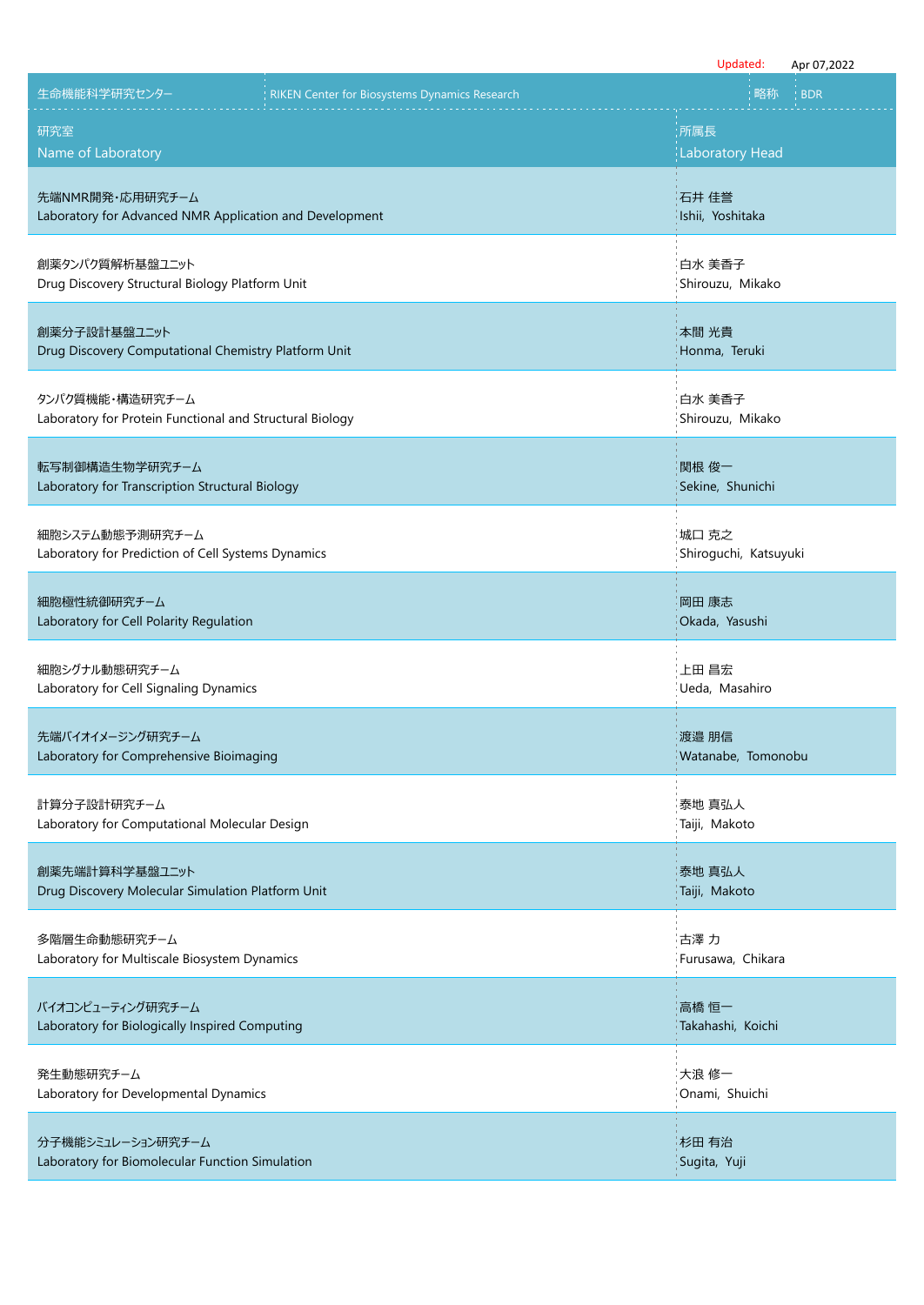|                                                                       |                                                      | Updated:                        | Apr 07,2022 |
|-----------------------------------------------------------------------|------------------------------------------------------|---------------------------------|-------------|
| 生命機能科学研究センター                                                          | <b>RIKEN Center for Biosystems Dynamics Research</b> | 略称                              | <b>BDR</b>  |
| 研究室<br>Name of Laboratory                                             |                                                      | 所属長<br><b>Laboratory Head</b>   |             |
| バイオインフォマティクス研究開発チーム<br>Laboratory for Bioinformatics Research         |                                                      | 二階堂 愛<br>Nikaido, Itoshi        |             |
| 呼吸器形成研究チーム<br>Laboratory for Lung Development and Regeneration        |                                                      | 森本 充<br>Morimoto, Mitsuru       |             |
| 細胞外環境研究チーム<br>Laboratory for Tissue Microenvironment                  |                                                      | 藤原 裕展<br>Fujiwara, Hironobu     |             |
| 上皮形態形成研究チーム<br>Laboratory for Epithelial Morphogenesis                |                                                      | Wang Yu-Chiun<br>Wang, Yu-Chiun |             |
| 心臓再生研究チーム<br>Laboratory for Heart Regeneration                        |                                                      | 木村 航<br>Kimura, Wataru          |             |
| 生体モデル開発チーム<br>Laboratory for Animal Resources and Genetic Engineering |                                                      | 清成 寬<br>Kiyonari, Hiroshi       |             |
| 発生幾何研究チーム<br>Laboratory for Developmental Morphogeometry              |                                                      | 森下 喜弘<br>Morishita, Yoshihiro   |             |
| ヒト器官形成研究チーム<br>Laboratory for Human Organogenesis                     |                                                      | 高里 実<br>Takasato, Minoru        |             |
| フィジカルバイオロジー研究チーム<br>Laboratory for Physical Biology                   |                                                      | 柴田 達夫<br>Shibata, Tatsuo        |             |
| 合成生物学研究チーム<br>Laboratory for Synthetic Biology                        |                                                      | 上田 泰己<br>Ueda, Hiroki           |             |
| 分子標的化学研究チーム<br>Laboratory for Chemical Biology                        |                                                      | 細谷 孝充<br>Hosoya, Takamitsu      |             |
| 無細胞タンパク質合成研究チーム<br>Laboratory for Cell-Free Protein Synthesis         |                                                      | 清水 義宏<br>Shimizu, Yoshihiro     |             |
| 栄養応答研究チーム<br>Laboratory for Nutritional Biology                       |                                                      | 小幡 史明<br>Obata, Fumiaki         |             |
| 形態形成シグナル研究チーム<br>Laboratory for Morphogenetic Signaling               |                                                      | 林 茂生<br>Hayashi, Shigeo         |             |
| 血管形成研究チーム<br>Laboratory for Vascular Morphogenesis                    |                                                      | Phng Li-Kun<br>Phng, Li-Kun     |             |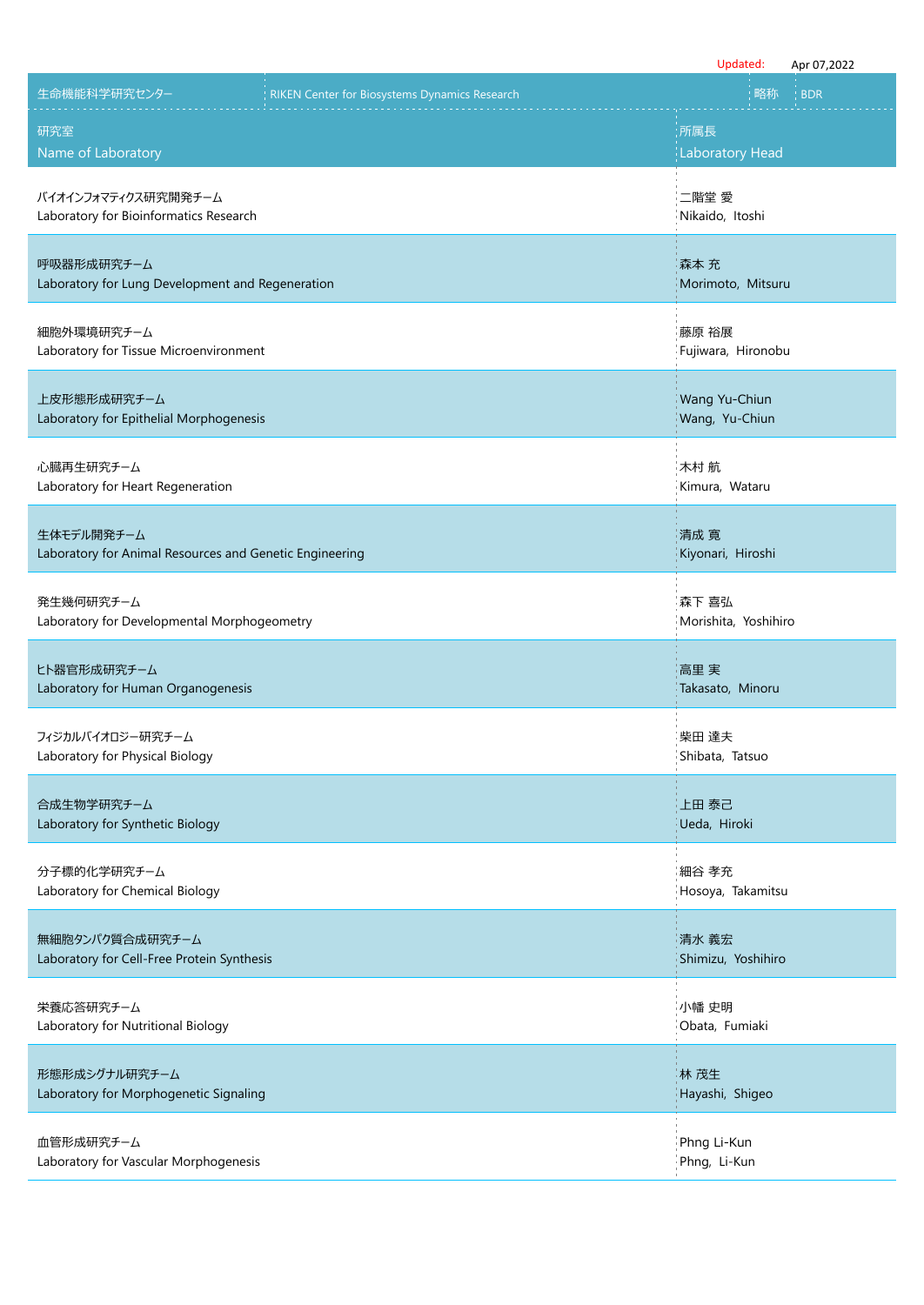|                                                                    | Updated:<br>Apr 07,2022 |
|--------------------------------------------------------------------|-------------------------|
| 生命機能科学研究センター                                                       | 略称                      |
| RIKEN Center for Biosystems Dynamics Research                      | <b>BDR</b>              |
| 研究室                                                                | 所属長                     |
| Name of Laboratory                                                 | <b>Laboratory Head</b>  |
| 染色体分配研究チーム                                                         | 北島 智也                   |
| Laboratory for Chromosome Segregation                              | Kitajima, Tomoya        |
| 超微形態研究チーム                                                          | 米村 重信                   |
| Laboratory for Ultrastructural Research                            | Yonemura, Shigenobu     |
| 動的恒常性研究チーム                                                         | Yoo Sa Kan              |
| Laboratory for Homeodynamics                                       | Yoo, Sa Kan             |
| 脳エピトランスクリプトミクス研究チーム                                                | Wang Dan Ohtan          |
| Laboratory for Neuroepitranscriptomics                             | Wang, Dan Ohtan         |
| 脳コネクトミクスイメージング研究チーム                                                | 林 拓也                    |
| Laboratory for Brain Connectomics Imaging                          | Hayashi, Takuya         |
| 発生エピジェネティクス研究チーム                                                   | 平谷 伊智朗                  |
| Laboratory for Developmental Epigenetics                           | Hiratani, Ichiro        |
| 比較コネクトミクス研究チーム                                                     | 宮道 和成                   |
| Laboratory for Comparative Connectomics                            | Miyamichi, Kazunari     |
| 老化分子生物学研究チーム                                                       | 西田 栄介                   |
| Laboratory for Molecular Biology of Aging                          | Nishida, Eisuke         |
| 生体非平衡物理学理研白眉研究チーム                                                  | 川口 喬吾                   |
| Nonequilibrium physics of living matter RIKEN Hakubi Research Team | Kawaguchi, Kyogo        |
| 脳神経科学研究センター                                                        | 略称                      |
| <b>RIKEN Center for Brain Science</b>                              | <b>CBS</b>              |
| 研究室                                                                | :所属長                    |
| Name of Laboratory                                                 | <b>Laboratory Head</b>  |
| 意思決定回路動態研究チーム                                                      | 岡本 仁                    |
| Laboratory for Neural Circuit Dynamics of Decision Making          | Okamoto, Hitoshi        |
| システム分子行動学研究チーム                                                     | 吉原 良浩                   |
| Laboratory for Systems Molecular Ethology                          | Yoshihara, Yoshihiro    |
| 神経回路・行動生理学研究チーム                                                    | McHugh Thomas John      |
| Laboratory for Circuit and Behavioral Physiology                   | McHugh, Thomas John     |
| 触知覚生理学研究チーム                                                        | 村山 正宜                   |
| Laboratory for Haptic Perception and Cognitive Physiology          | Murayama, Masanori      |
| 知覚神経回路機構研究チーム                                                      | 風間 北斗                   |
| Laboratory for Circuit Mechanisms of Sensory Perception            | Kazama, Hokto           |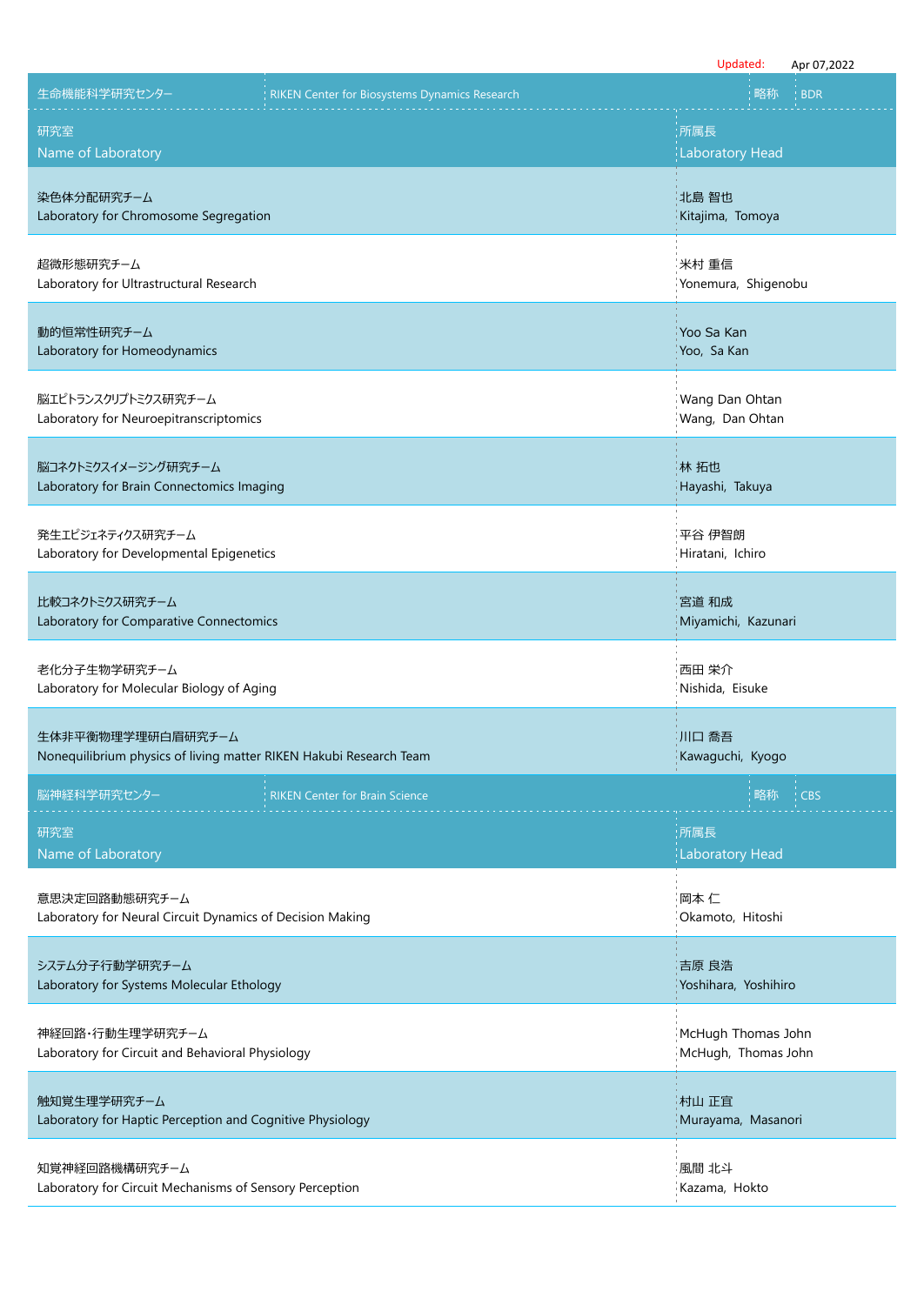|                                                                                                                                    |                                                                                 | Updated:<br>Apr 07,2022                             |
|------------------------------------------------------------------------------------------------------------------------------------|---------------------------------------------------------------------------------|-----------------------------------------------------|
| 脳神経科学研究センター                                                                                                                        | <b>RIKEN Center for Brain Science</b>                                           | 略称<br><b>CBS</b>                                    |
| 研究室<br>Name of Laboratory                                                                                                          |                                                                                 | :所属長<br><b>Laboratory Head</b>                      |
| 脳発達分子メカニズム研究チーム<br>Laboratory for Molecular Mechanisms of Brain Development                                                        |                                                                                 | 下郡 智美<br>Shimogori, Tomomi                          |
| 数理脳科学研究チーム<br>Laboratory for Neural Computation and Adaptation                                                                     |                                                                                 | 豊泉 太郎<br>Toyoizumi, Taro                            |
| 学習・記憶神経回路研究チーム<br>Laboratory for the Neural Circuitry of Learnin and Memory                                                        |                                                                                 | Johansen Joshua Patrick<br>Johansen, Joshua Patrick |
| 時空間認知神経生理学研究チーム<br>Laboratory for Systems Neurophysiology                                                                          |                                                                                 | 藤澤 茂義<br>Fujisawa, Shigeyoshi                       |
| 学習理論・社会脳研究チーム<br>Laboratory for Integrated Theoretical Neuroscience                                                                |                                                                                 | 中原 裕之<br>Nakahara, Hiroyuki                         |
| 神経細胞動態研究チーム<br>Laboratory for Neural Cell Dynamics                                                                                 |                                                                                 | 上口 裕之<br>Kamiguchi, Hiroyuki                        |
| タンパク質構造疾患研究チーム<br>Laboratory for Protein Conformation Diseases                                                                     |                                                                                 | 田中 元雅<br>Tanaka, Motomasa                           |
| 細胞機能探索技術研究チーム<br>Laboratory for Cell Function Dynamics                                                                             |                                                                                 | 宮脇 敦史<br>Miyawaki, Atsushi                          |
| マーモセット神経構造研究チーム<br>Laboratory for Marmoset Neural Architecture                                                                     |                                                                                 | 岡野 栄之<br>Okano, Hideyuki                            |
| 認知行動連携研究チーム<br>Cognition and Behavior Joint Research Laboratory                                                                    |                                                                                 | 柳原 大<br>Yanagihara, Dai                             |
| 統合計算脳科学連携部門 数理情報学連携ユニット<br>Integrative Computational Brain Science Division, Mathematical Informatics<br><b>Collaboration Unit</b> |                                                                                 | 駒木 文保<br>Komaki, Fumiyasu                           |
| 脳機能動態学連携研究チーム<br>Brain Functional Dynamics Collaboration Laboratory                                                                |                                                                                 | 松崎 政紀<br>Matsuzaki, Masanori                        |
| 統合計算脳科学連携部門 脳画像解析開発ユニット<br><b>Division</b>                                                                                         | Brain Image Analysis Unit Integrative Computational Brain Science Collaboration | Skibbe Henrik<br>Skibbe, Henrik                     |
| 理研CBS-トヨタ連携センター 社会価値意思決定連携ユニット<br>RIKEN CBS-Toyota Collaboration Center, Social Value Decision Making<br><b>Collaboration Unit</b> |                                                                                 | 赤石 れい<br>Akaishi, Rei                               |
| 多感覚統合神経回路理研白眉研究チーム<br>Neural Circuit of Multisensory Integration RIKEN Hakubi Research Team                                        |                                                                                 | 武石 明佳<br>Takeishi, Asuka                            |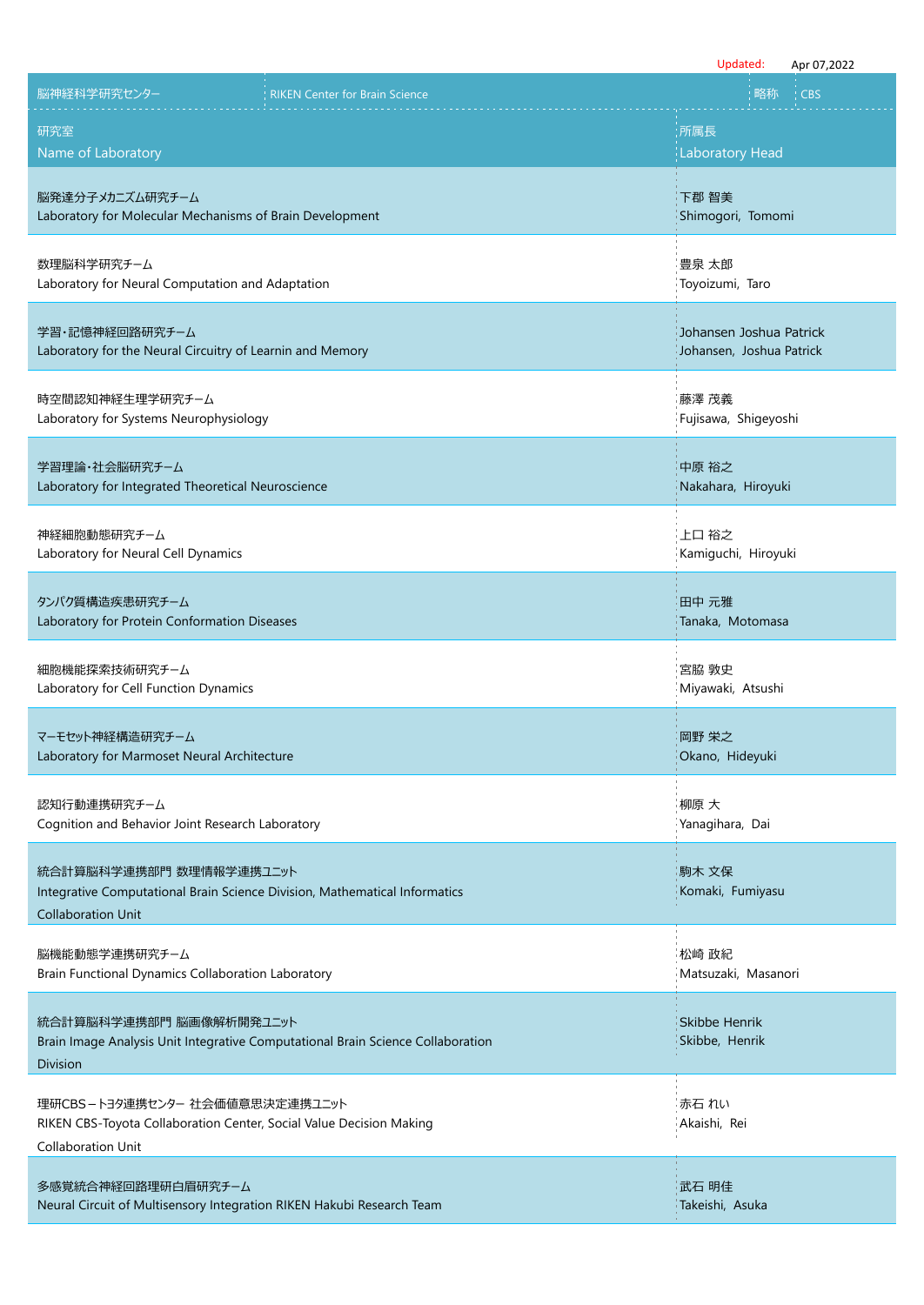|                                                             | Updated:<br>Apr 07,2022 |
|-------------------------------------------------------------|-------------------------|
| 脳神経科学研究センター                                                 | 略称                      |
| <b>RIKEN Center for Brain Science</b>                       | <b>CBS</b>              |
| 研究室                                                         | :所属長                    |
| Name of Laboratory                                          | <b>Laboratory Head</b>  |
| 多階層精神疾患研究チーム                                                | 林 朗子                    |
| Laboratory for Multi-scale Biological Psychiatry            | Hayashi, Akiko          |
| 人間認知・学習研究チーム                                                | 柴田 和久                   |
| Laboratory for Human Cognition and Learning                 | Shibata, Kazuhisa       |
| 認知分散処理研究チーム                                                 | Schmitt Lukas Ian       |
| Laboratory for Distributed Cognitive Processing             | Schmitt, Lukas lan      |
| 脳型知能理論研究ユニット                                                | 磯村 拓哉                   |
| Brain Intelligence Theory Unit                              | Isomura, Takuya         |
| 統計数理研究ユニット                                                  | 松田 孟留                   |
| <b>Statistical Mathematics Unit</b>                         | Matsuda, Takeru         |
| 神経回路計算研究ユニット                                                | Kang Louis Keshi        |
| Neural Circuits and Computations Unit                       | Kang, Louis Keshi       |
| 分子精神病理研究チーム                                                 | 髙田 篤                    |
| Laboratory for Molecular Pathology of Psychiatric Disorders | Takata, Atsushi         |
| グリア-神経回路動態研究チーム                                             | 長井 淳                    |
| Laboratory for Glia-Neuron Circuit Dynamics                 | Nagai, Jun              |
| 神経変性疾患連携研究チーム                                               | 服部 信孝                   |
| Neurodegenerative Disorders Collaboration Laboratory        | Hattori, Nobutaka       |
| 神経幹細胞研究チーム                                                  | 影山 龍一郎                  |
| Laboratory for Neural Stem Cell Research                    | Kageyama, Ryoichiro     |
| 認知睡眠学理研白眉研究チーム                                              | 玉置 應子                   |
| Cognitive Somnology RIKEN Hakubi Research Team              | Tamaki, Masako          |
| 意識機構研究チーム                                                   | Lau Chris Haku-wan      |
| Laboratory for Consciousness                                | Lau, Chris Haku-wan     |
| 思考・実行機能研究チーム                                                | 宮本 健太郎                  |
| Laboratory for Imagination and Executive Functions          | Miyamoto, Kentaro       |
| 脳発達病態研究チーム                                                  | 石田綾                     |
| Laboratory for Brain Development and Disorders              | Ishida, Aya             |
| 環境資源科学研究センター                                                | 略称                      |
| <b>RIKEN Center for Sustainable Resource Science</b>        | <b>CSRS</b>             |
| 研究室                                                         | 所属長                     |
| Name of Laboratory                                          | <b>Laboratory Head</b>  |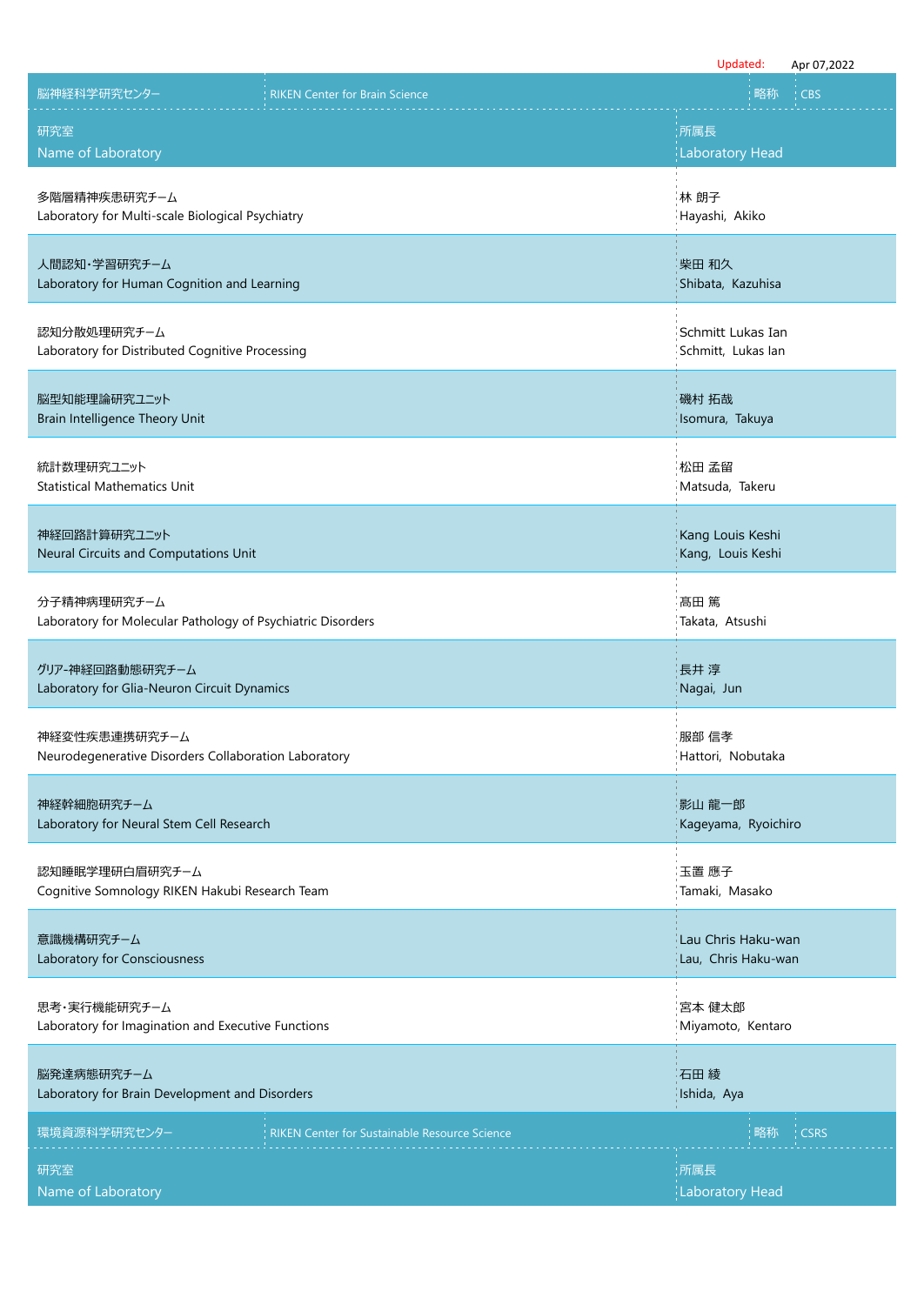|                                                               |                                                      | Updated:                              | Apr 07,2022 |
|---------------------------------------------------------------|------------------------------------------------------|---------------------------------------|-------------|
| 環境資源科学研究センター                                                  | <b>RIKEN Center for Sustainable Resource Science</b> | 略称                                    | <b>CSRS</b> |
| 研究室<br>Name of Laboratory                                     |                                                      | :所属長<br><b>Laboratory Head</b>        |             |
| 植物免疫研究グループ<br>Plant Immunity Research Group                   |                                                      | 白須 賢<br>Shirasu, Ken                  |             |
| ケミカルゲノミクス研究グループ<br><b>Chemical Genomics Research Group</b>    |                                                      | 吉田 稔<br>Yoshida, Minoru               |             |
| 先進機能触媒研究グループ<br>Advanced Catalysis Research Group             |                                                      | 侯召民<br>Hou, Zhaomin                   |             |
| 触媒・融合研究グループ<br>Catalysis and Integrated Research Group        |                                                      | 袖岡 幹子<br>Sodeoka, Mikiko              |             |
| 植物ゲノム発現研究チーム<br>Plant Genomic Network Research Team           |                                                      | 関 原明<br>Seki, Motoaki                 |             |
| 細胞機能研究チーム<br>Cell Function Research Team                      |                                                      | 杉本 慶子<br>Sugimoto, Keiko              |             |
| 植物共生研究チーム<br>Plant Symbiosis Research Team                    |                                                      | 林誠<br>Hayashi, Makoto                 |             |
| 機能有機合成化学研究チーム<br>Advanced Organic Synthesis Research Team     |                                                      | Ilies Laurean<br>Ilies, Laurean       |             |
| グリーンナノ触媒研究チーム<br>Green Nanocatalysis Research Team            |                                                      | 山田 陽一<br>Yamada, Yoichi               |             |
| 生体機能触媒研究チーム<br>Biofunctional Catalyst Research Team           |                                                      | 中村 龍平<br>Nakamura, Ryuhei             |             |
| 統合メタボロミクス研究グループ<br>Metabolomics Research Group                |                                                      | 斉藤 和季<br>Saito, Kazuki                |             |
| 代謝システム研究チーム<br>Metabolic Systems Research Team                |                                                      | 平井 優美<br>Hirai, Masami                |             |
| 環境代謝分析研究チーム<br>Environmental Metabolic Analysis Research Team |                                                      | 菊地 淳<br>Kikuchi, Jun                  |             |
| メタボローム情報研究チーム<br>Metabolome Informatics Research Team         |                                                      | 有田 正規<br>Arita, Masanori              |             |
| 分子リガンド標的研究チーム<br>Molecular Ligand Target Research Team        |                                                      | Boone Charles M.<br>Boone, Charles M. |             |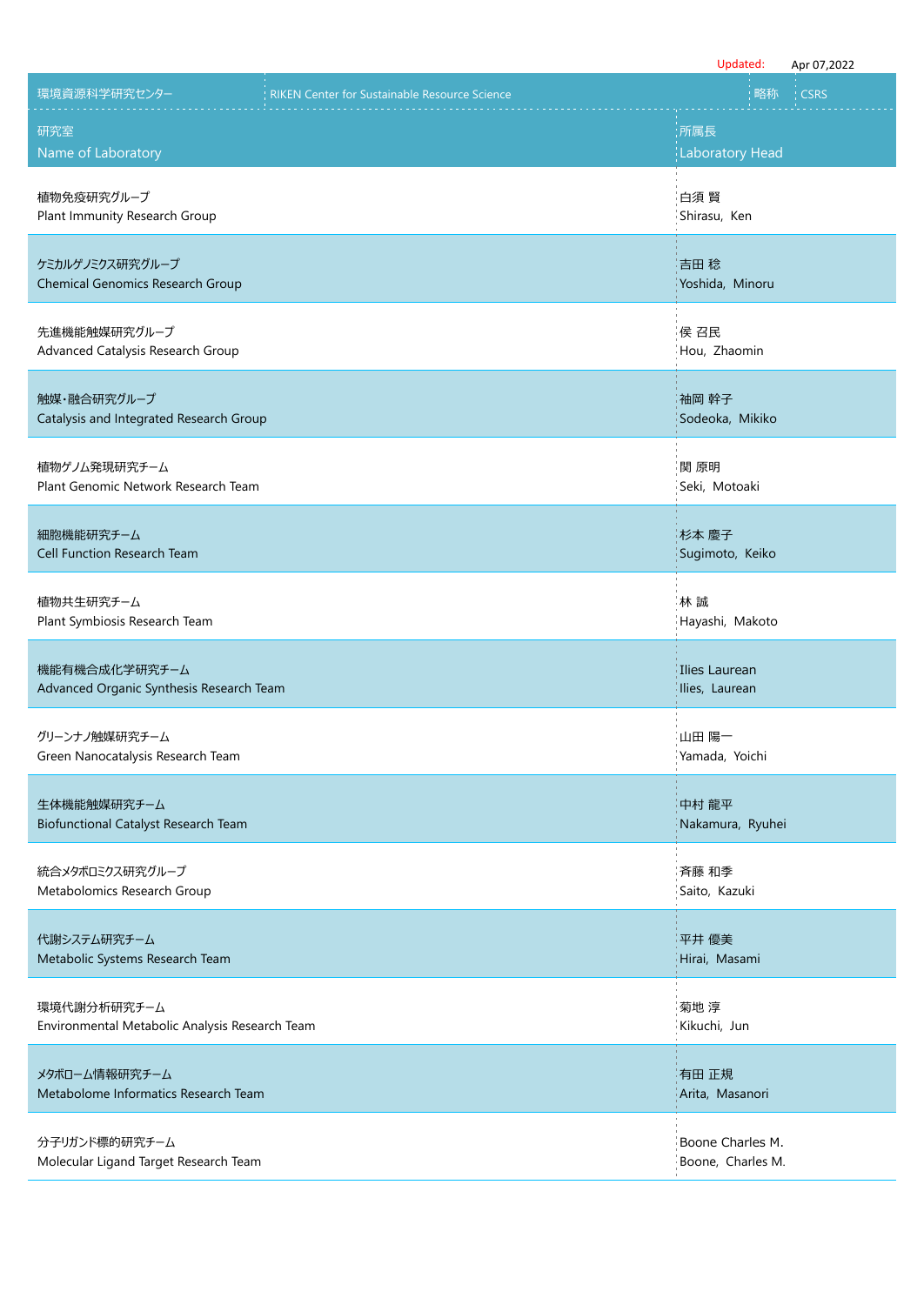|                                                                                                                                                 |                                                      | Updated:                       | Apr 07,2022 |
|-------------------------------------------------------------------------------------------------------------------------------------------------|------------------------------------------------------|--------------------------------|-------------|
| 環境資源科学研究センター                                                                                                                                    | <b>RIKEN Center for Sustainable Resource Science</b> | 略称                             | <b>CSRS</b> |
| 研究室<br>Name of Laboratory                                                                                                                       |                                                      | :所属長<br><b>Laboratory Head</b> |             |
| 天然物生合成研究ユニット<br>Natural Product Biosynthesis Research Unit                                                                                      |                                                      | 高橋 俊二<br>Takahashi, Shunji     |             |
| 合成ゲノミクス研究グループ<br>Synthetic Genomics Research Group                                                                                              |                                                      | 松井 南<br>Matsui, Minami         |             |
| バイオ生産情報研究チーム<br>Bioproductivity Informatics Research Team                                                                                       |                                                      | 持田 恵一<br>Mochida, Keiichi      |             |
| バイオ高分子研究チーム<br>Biomacromolecules Research Team                                                                                                  |                                                      | 沼田 圭司<br>Numata, Keiji         |             |
| バイオプラスチック研究チーム<br>Bioplastic Research Team                                                                                                      |                                                      | 阿部 英喜<br>Abe, Hideki           |             |
| 細胞生産研究チーム<br>Cell Factory Research Team                                                                                                         |                                                      | 近藤 昭彦<br>Kondo, Akihiko        |             |
| 創薬・医療技術基盤連携部門 創薬シード化合物探索基盤ユニット<br>Drug Discovery Platforms Cooperation Division, Seed Compounds Exploratory<br>Unit for Drug Discovery Platform |                                                      | 吉田 稔<br>Yoshida, Minoru        |             |
| 技術基盤部門 分子構造解析ユニット<br>Technology Platform Division, Molecular Structure Characterization Unit                                                    |                                                      | 越野 広雪<br>Koshino, Hiroyuki     |             |
| 技術基盤部門 生命分子解析ユニット<br>Technology Platform Division, Biomolecular characterization Unit                                                           |                                                      | 堂前 直<br>Dohmae, Naoshi         |             |
| 技術基盤部門 質量分析・顕微鏡解析ユニット<br>Technology Platform Division, Mass spectrometry-and Microscopey Unit                                                   |                                                      | 平井 優美<br>Hirai, Masami         |             |
| 分子生命制御研究チーム<br>Molecular Bioregulation Research Team                                                                                            |                                                      | 萩原 伸也<br>Hagihara, Shinya      |             |
| 植物脂質研究チーム<br>Plant Lipid Research Team                                                                                                          |                                                      | 中村 友輝<br>Nakamura, Yuki        |             |
| 創発物性科学研究センター                                                                                                                                    | <b>RIKEN Center for Emergent Matter Science</b>      | 略称                             | <b>CEMS</b> |
| 研究室<br>Name of Laboratory                                                                                                                       |                                                      | ;所属長<br><b>Laboratory Head</b> |             |
| 強相関物性研究グループ<br><b>Strong Correlation Physics Research Group</b>                                                                                 |                                                      | 十倉 好紀<br>Tokura, Yoshinori     |             |
| 強相関理論研究グループ<br>Strong Correlation Theory Research Group                                                                                         |                                                      | 永長 直人<br>Nagaosa, Naoto        |             |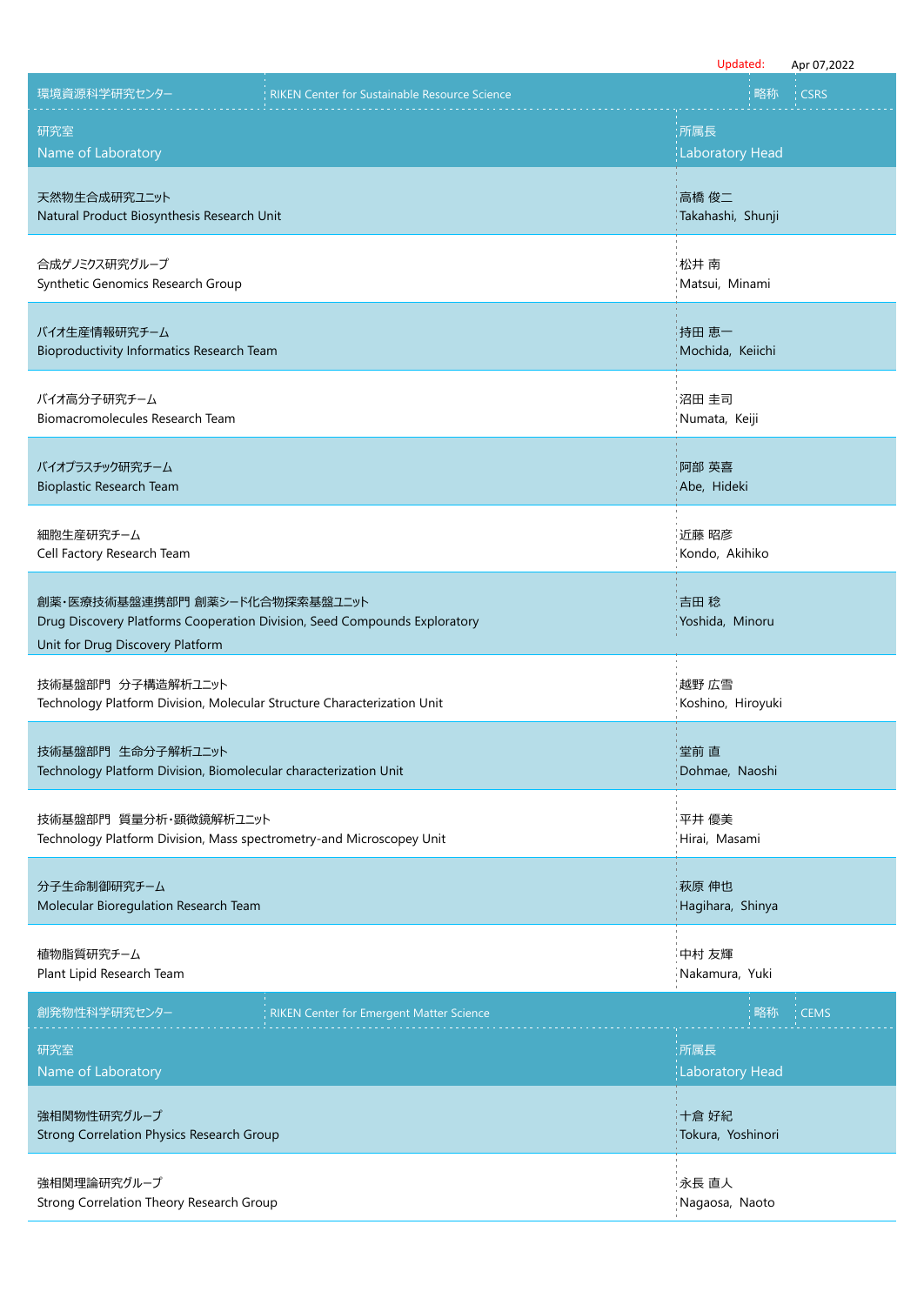|                                                                     |                                          | Updated:                    | Apr 07,2022 |
|---------------------------------------------------------------------|------------------------------------------|-----------------------------|-------------|
| 創発物性科学研究センター                                                        | RIKEN Center for Emergent Matter Science | 略称                          | <b>CEMS</b> |
| 研究室                                                                 |                                          | :所属長                        |             |
| Name of Laboratory                                                  |                                          | <b>Laboratory Head</b>      |             |
| 強相関界面研究グループ<br>Strong Correlation Interface Research Group          |                                          | 川﨑 雅司<br>Kawasaki, Masashi  |             |
| 強相関物質研究グループ<br>Strong Correlation Materials Research Group          |                                          | 田口 康二郎<br>Taguchi, Yasujiro |             |
| 強相関量子伝導研究チーム<br>Strong Correlation Quantum Transport Research Team  |                                          | 十倉 好紀<br>Tokura, Yoshinori  |             |
| 強相関量子構造研究チーム<br>Strong Correlation Quantum Structure Research Team  |                                          | 有馬 孝尚<br>Arima, Takahisa    |             |
| 創発物性計測研究チーム<br>Emergent Phenomena Measurement Research Team         |                                          | 花栗 哲郎<br>Hanaguri, Tetsuo   |             |
| 量子物性理論研究チーム<br>Quantum Matter Theory Research Team                  |                                          | 古崎 昭<br>Furusaki, Akira     |             |
| 計算量子物性研究チーム<br>Computational Quantum Matter Research Team           |                                          | 柚木 清司<br>Yunoki, Seiji      |             |
| 計算物質科学研究チーム<br>First-Principles Materials Science Research Team     |                                          | 有田 亮太郎<br>Arita, Ryotaro    |             |
| 電子状態スペクトロスコピー研究チーム<br>Electronic States Spectroscopy Research Team  |                                          | 石坂 香子<br>Ishizaka, Kyoko    |             |
| 強相関スピン研究チーム<br>Strongly Correlated Spin Research Team               |                                          | 古川 はづき<br>Furukawa, Hazuki  |             |
| 電子状態マイクロスコピー研究チーム<br>Electronic States Microscopy Research Team     |                                          | 于 秀珍<br>Yu, Xiuzhen         |             |
| 創発光物性研究チーム<br>Emergent Photodynamics Research Team                  |                                          | 小川 直毅<br>Ogawa, Naoki       |             |
| 創発ソフトマター機能研究グループ<br>Emergent Soft Matter Function Research Group    |                                          | 相田 卓三<br>Aida, Takuzo       |             |
| 創発分子機能研究チーム<br>Emergent Molecular Function Research Team            |                                          | 瀧宮 和男<br>Takimiya, Kazuo    |             |
| 創発生体関連ソフトマター研究チーム<br>Emergent Bioinspired Soft Matter Research Team |                                          | 石田 康博<br>Ishida, Yasuhiro   |             |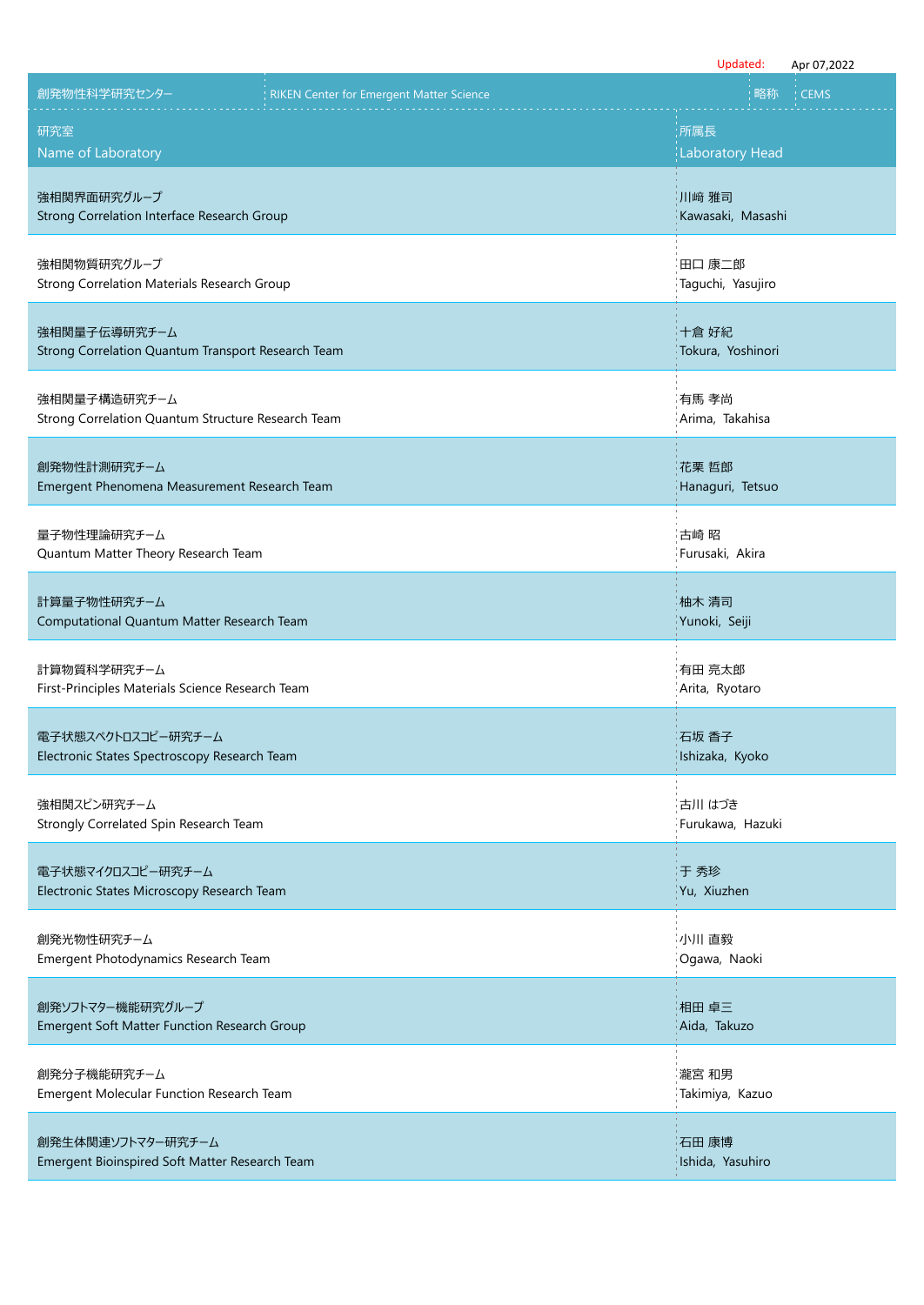|                                                                          |                                          | Updated:                           | Apr 07,2022 |
|--------------------------------------------------------------------------|------------------------------------------|------------------------------------|-------------|
| 創発物性科学研究センター                                                             | RIKEN Center for Emergent Matter Science | 略称                                 | <b>CEMS</b> |
| 研究室<br>Name of Laboratory                                                |                                          | :所属長<br><b>Laboratory Head</b>     |             |
| 創発デバイス研究チーム<br>Emergent Device Research Team                             |                                          | 岩佐 義宏<br>Iwasa, Yoshihiro          |             |
| 創発ソフトシステム研究チーム<br>Emergent Soft System Research Team                     |                                          | 染谷 隆夫<br>Someya, Takao             |             |
| 創発機能高分子研究チーム<br>Emergent Functional Polymers Research Team               |                                          | 但馬 敬介<br>Tajima, Keisuke           |             |
| 創発生体工学材料研究チーム<br>Emergent Bioengineering Materials Research Team         |                                          | 伊藤 嘉浩<br>Ito, Yoshihiro            |             |
| 創発超分子材料研究チーム<br>Emergent Supramolecular Materials Research Team          |                                          | 夫 勇進<br>Pu, YongJin                |             |
| ソフトマター物性研究チーム<br>Physicochemical Soft-Matter Research Team               |                                          | 荒岡 史人<br>Araoka, Fumito            |             |
| 物質評価支援チーム<br>Materials Characterization Support Team                     |                                          | 橋爪 大輔<br>Hashizume, Daisuke        |             |
| 量子機能システム研究グループ<br>Quantum Functional System Research Group               |                                          | 樽茶 清悟<br>Tarucha, Seigo            |             |
| 量子凝縮体研究チーム<br>Quantum Condensate Research Team                           |                                          | 上田 正仁<br>Ueda, Masahito            |             |
| 創発現象観測技術研究チーム<br>Emergent Phenomena Observation Technology Research Team |                                          | 進藤 大輔<br>Shindo, Daisuke           |             |
| 量子ナノ磁性研究チーム<br>Quantum Nano-Scale Magnetism Research Team                |                                          | 大谷 義近<br>Otani, Yoshichika         |             |
| 量子システム理論研究チーム<br>Quantum System Theory Research Team                     |                                          | <b>Loss Daniel</b><br>Loss, Daniel |             |
| スピン物性理論研究チーム<br>Spin Physics Theory Research Team                        |                                          | 多々良 源<br>Tatara, Gen               |             |
| 創発物性科学研究支援チーム<br>Emergent Matter Science Research Support Team           |                                          | 秋元 彦太<br>Akimoto, Hikota           |             |
| 量子効果デバイス研究チーム<br>Quantum Effect Device Research Team                     |                                          | 石橋 幸治<br>Ishibashi, Koji           |             |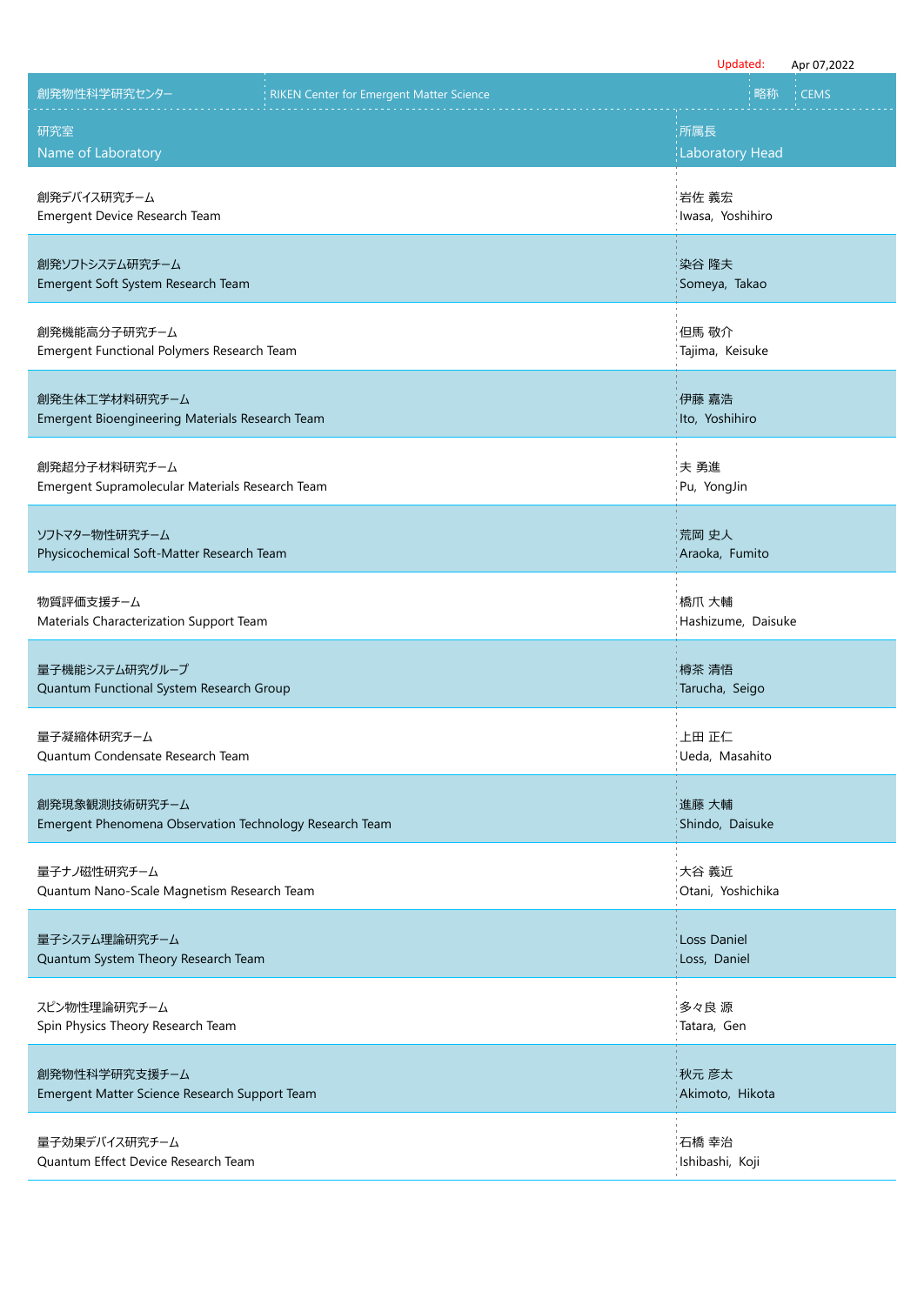|                                                                                                                        |                                                 |                                    | Updated: | Apr 07,2022 |
|------------------------------------------------------------------------------------------------------------------------|-------------------------------------------------|------------------------------------|----------|-------------|
| 創発物性科学研究センター                                                                                                           | <b>RIKEN Center for Emergent Matter Science</b> |                                    | 略称       | <b>CEMS</b> |
| 研究室<br>Name of Laboratory                                                                                              |                                                 | :所属長<br><b>Laboratory Head</b>     |          |             |
| 量子電子デバイス研究チーム<br>Quantum Electron Device Research Team                                                                 |                                                 | 山本 倫久<br>Yamamoto, Michihisa       |          |             |
| 統合物性科学研究プログラム 動的創発物性研究ユニット<br>Cross-Divisional Materials Research Program, Dynamic Emergent Phenomena<br>Research Unit |                                                 | 賀川 史敬<br>Kagawa, Fumitaka          |          |             |
| 統合物性科学研究プログラム 情報変換ソフトマター研究ユニット<br>Information Transforming Soft Matter Research Unit                                   |                                                 | 宮島 大吾<br>Miyajima, Daigo           |          |             |
| 統合物性科学研究プログラム 創発分子集積研究ユニット<br>Emergent Molecular Assembly Research Unit                                                |                                                 | 佐藤 弘志<br>Sato, Hiroshi             |          |             |
| 量子コンピュータ研究センター                                                                                                         | <b>RIKEN Center for Quantum Computing</b>       |                                    | 略称       | <b>RQC</b>  |
| 研究室<br>Name of Laboratory                                                                                              |                                                 | 所属長<br><b>Laboratory Head</b>      |          |             |
| 超伝導量子エレクトロニクス研究チーム<br>Superconducting Quantum Electronics Research Team                                                |                                                 | 中村 泰信<br>Nakamura, Yasunobu        |          |             |
| 超伝導量子シミュレーション研究チーム<br>Superconducting Quantum Simulation Research Team                                                 |                                                 | 蔡 兆申<br>Tsai, Jaw-Shen             |          |             |
| 超伝導量子エレクトロニクス連携研究ユニット<br>Superconducting Quantum Electronics Joint Research Unit                                       |                                                 | 阿部 英介<br>Abe, Eisuke               |          |             |
| 超伝導量子計算システム研究ユニット<br>Superconducting Quantum Computing System Research Unit                                            |                                                 | 田渕 豊<br>Tabuchi, Yutaka            |          |             |
| ハイブリッド量子回路研究チーム<br>Hybrid Quantum Circuits Research Team                                                               |                                                 | 野口 篤史<br>Noguchi, Atsushi          |          |             |
| 量子多体ダイナミクス研究チーム<br>Quantum Many-Body Dynamics Research Team                                                            |                                                 | 福原 武<br>Fukuhara, Takeshi          |          |             |
| 浮揚電子量子エレクトロニクス連携研究ユニット<br>Floating-Electron-Based Quantum Information RIKEN Hakubi Research Team                       |                                                 | 川上 恵里加<br>Kawakami, Erika          |          |             |
| 半導体量子情報デバイス研究チーム<br>Semiconductor Quantum Information Device Research Team                                             |                                                 | 樽茶 清悟<br>Tarucha, Seigo            |          |             |
| 半導体量子情報デバイス理論研究チーム<br>Semiconductor Quantum Information Device Theory Research Team                                    |                                                 | <b>Loss Daniel</b><br>Loss, Daniel |          |             |
| 量子情報理論研究チーム<br>Quantum Information Theory Research Team                                                                |                                                 | 藤井 啓祐<br>Fujii, Keisuke            |          |             |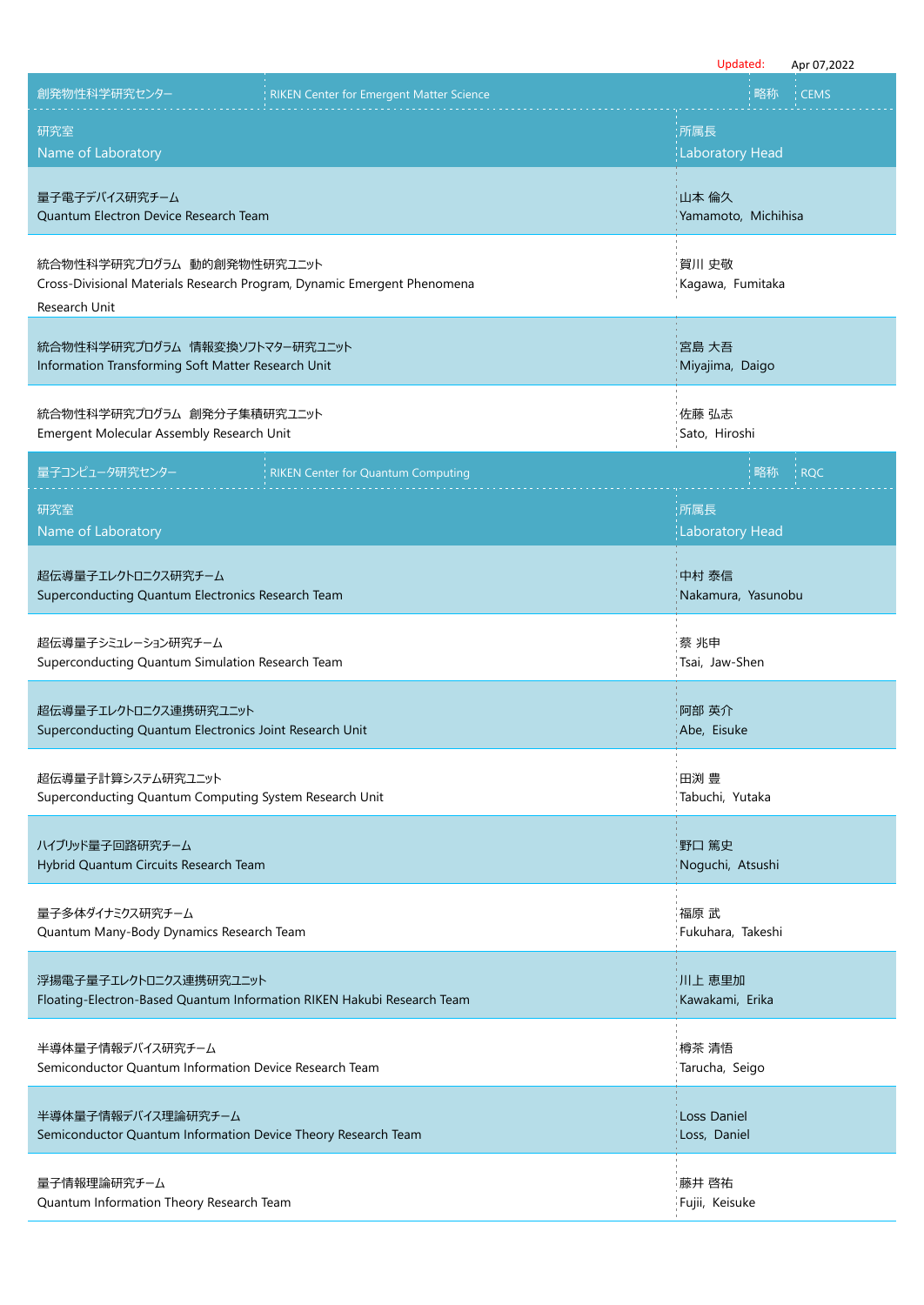|                                                                                    |                                            | Updated:                      | Apr 07,2022 |
|------------------------------------------------------------------------------------|--------------------------------------------|-------------------------------|-------------|
| 量子コンピュータ研究センター                                                                     | <b>RIKEN Center for Quantum Computing</b>  | 略称                            | <b>RQC</b>  |
| 研究室<br>Name of Laboratory                                                          |                                            | 所属長<br><b>Laboratory Head</b> |             |
| 量子情報物理理論研究チーム<br>Quantum Information Physics Theory Research Team                  |                                            | Nori Franco<br>Nori, Franco   |             |
| 量子計算科学研究チーム<br>Quantum Computational Science Research Team                         |                                            | 柚木 清司<br>Yunoki, Seiji        |             |
| 光量子計算研究チーム<br>Optical Quantum Computing Research Team                              |                                            | 古澤 明<br>Furusawa, Akira       |             |
| 量子複雑性解析理研白眉研究チーム<br>Analytical Quantum Complexity RIKEN Hakubi Research Team       |                                            | 桑原 知剛<br>Kuwahara, Tomotaka   |             |
| 光量子工学研究センター                                                                        | <b>RIKEN Center for Advanced Photonics</b> | 略称                            | <b>RAP</b>  |
| 研究室<br>Name of Laboratory                                                          |                                            | 所属長<br><b>Laboratory Head</b> |             |
| アト秒科学研究チーム<br>Attosecond Science Research Team                                     |                                            | 緑川 克美<br>Midorikawa, Katsumi  |             |
| 超高速分子計測研究チーム<br>Ultrafast Spectroscopy Research Team                               |                                            | 田原 太平<br>Tahara, Tahei        |             |
| 時空間エンジニアリング研究チーム<br>Space-Time Engineering Research Team                           |                                            | 香取 秀俊<br>Katori, Hidetoshi    |             |
| 量子オプトエレクトロニクス研究チーム<br>Quantum Optoelectronics Research Team                        |                                            | 加藤 雄一郎<br>Kato, Yuichiro      |             |
| 超高速コヒーレント軟 X 線光学研究チーム<br>Ultrafast Coherent Soft X-ray Photonics Research Team     |                                            | 高橋 栄治<br>Takahashi, Eiji      |             |
| 超短パルス電子線科学理研白眉研究チーム<br>Ultrashort electron beam science RIKEN Hakubi research team |                                            | 森本 裕也<br>Morimoto, Yuya       |             |
| 生細胞超解像イメージング研究チーム<br>Live Cell Super-resolution Imaging Research Team              |                                            | 中野 明彦<br>Nakano, Akihiko      |             |
| 生命光学技術研究チーム<br>Biotechnological Optics Research Team                               |                                            | 宮脇 敦史<br>Miyawaki, Atsushi    |             |
| 画像情報処理研究チーム<br>Image Processing Research Team                                      |                                            | 横田 秀夫<br>Yokota, Hideo        |             |
| フォトン操作機能研究チーム<br>Innovative Photon Manipulation Research Team                      |                                            | 田中 拓男<br>Tanaka, Takuo        |             |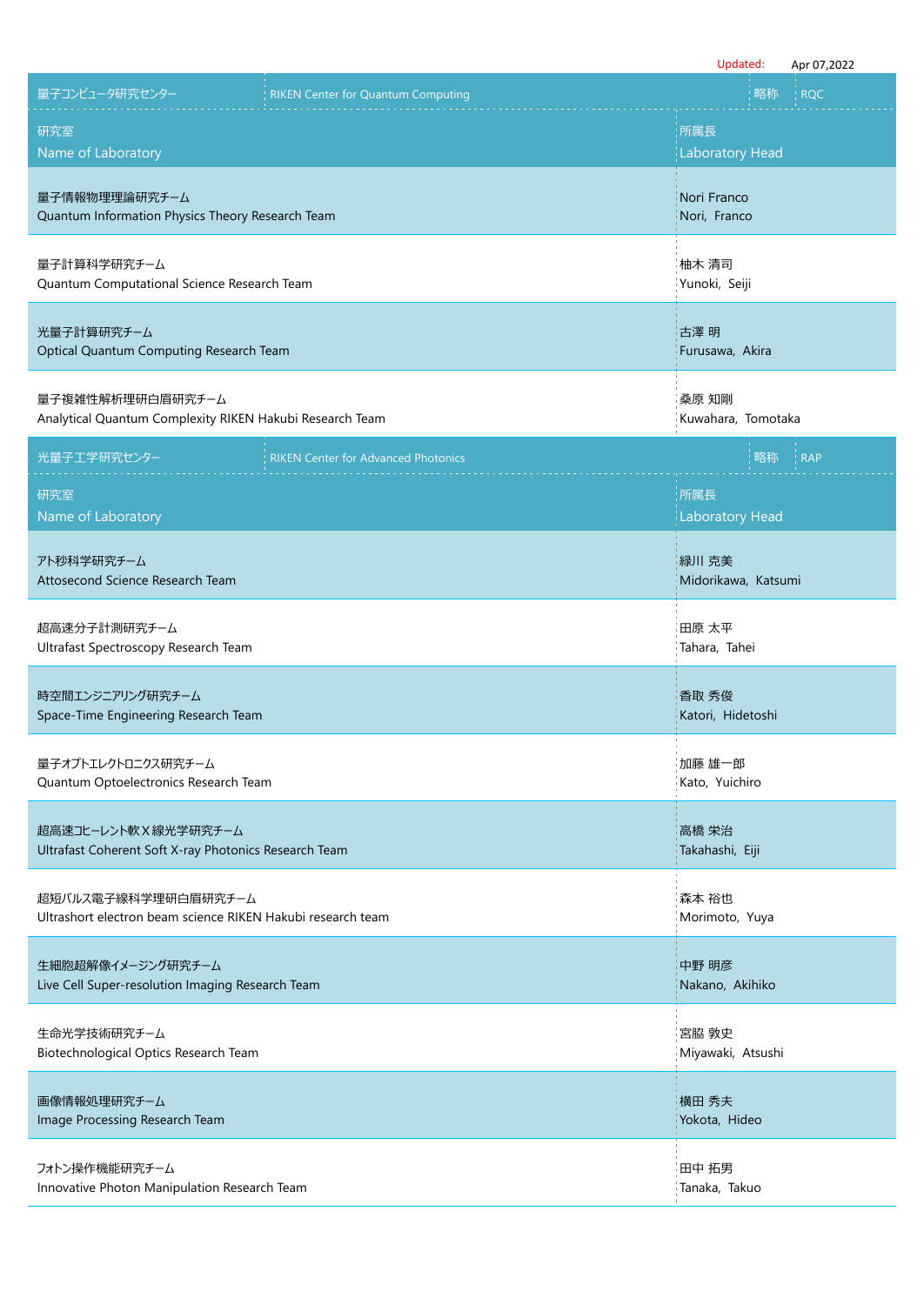|                                                           | Updated:<br>Apr 07,2022 |
|-----------------------------------------------------------|-------------------------|
| 光量子工学研究センター                                               | 略称                      |
| <b>RIKEN Center for Advanced Photonics</b>                | <b>RAP</b>              |
| 研究室                                                       | 所属長                     |
| Name of Laboratory                                        | <b>Laboratory Head</b>  |
| 先端レーザー加工研究チーム                                             | 杉岡 幸次                   |
| Advanced Laser Processing Research Team                   | Sugioka, Koji           |
| テラヘルツイメージング研究チーム                                          | 大谷 知行                   |
| Terahertz Sensing and Imaging Research Team               | Otani, Chiko            |
| テラヘルツ光源研究チーム                                              | 南出 泰亜                   |
| Tera-Photonics Research Team                              | Minamide, Hiroaki       |
| テラヘルツ量子素子研究チーム                                            | 平山 秀樹                   |
| Terahertz Quantum Device Research Team                    | Hirayama, Hideki        |
| 光量子制御技術開発チーム                                              | 和田 智之                   |
| Photonics Control Technology Team                         | Wada, Satoshi           |
| 先端光学素子開発チーム                                               | 山形 豊                    |
| Ultrahigh Precision Optics Technology Team                | Yamagata, Yutaka        |
| 中性子ビーム技術開発チーム                                             | 大竹 淑恵                   |
| Neutron Beam Technology Team                              | Otake, Yoshie           |
| 技術基盤支援チーム                                                 | 山形 豊                    |
| Advanced Manufacturing Support Team                       | Yamagata, Yutaka        |
| 仁科加速器科学研究センター                                             | 略称                      |
| <b>RIKEN Nishina Center for Accelerator-Based Science</b> | <b>RNC</b>              |
| 研究室                                                       | 所属長                     |
| Name of Laboratory                                        | <b>Laboratory Head</b>  |
| ストレンジネス核物理研究室                                             | 肥山 詠美子                  |
| <b>Strangeness Nuclear Physics Laboratory</b>             | Hiyama, Emiko           |
| R I 物理研究室                                                 | 櫻井 博儀                   |
| Radioactive Isotope Physics Laboratory                    | Sakurai, Hiroyoshi      |
| スピン・アイソスピン研究室                                             | 上坂 友洋                   |
| Spin isospin Laboratory                                   | Uesaka, Tomohiro        |
| 核分光研究室                                                    | 上野 秀樹                   |
| Nuclear Spectroscopy Laboratory                           | Ueno, Hideki            |
| 高エネルギー宇宙物理研究室                                             | 玉川徹                     |
| High Energy Astrophysics Laboratory                       | Tamagawa, Toru          |
| 核子多体論研究室                                                  | 木村 真明                   |
| Nuclear Many-body Theory Laboratory                       | Kimura, Masaaki         |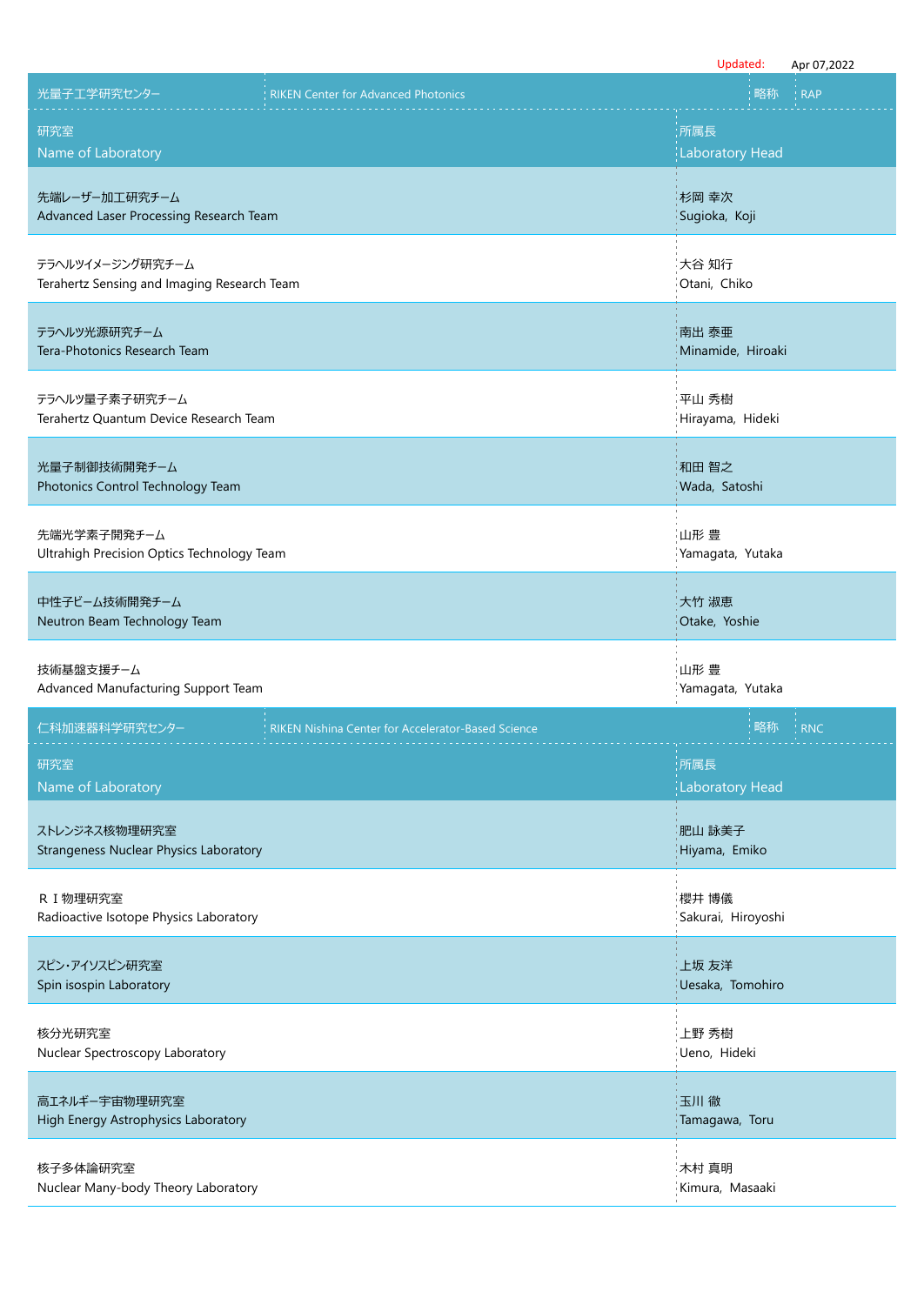|                                                                                                |                                                                          | Updated:<br>Apr 07,2022   |
|------------------------------------------------------------------------------------------------|--------------------------------------------------------------------------|---------------------------|
| 仁科加速器科学研究センター                                                                                  | <b>RIKEN Nishina Center for Accelerator-Based Science</b>                | 略称<br><b>RNC</b>          |
| 研究室                                                                                            |                                                                          | :所属長                      |
| Name of Laboratory                                                                             |                                                                          | <b>Laboratory Head</b>    |
| 加速器基盤研究部                                                                                       |                                                                          | 上垣外 修一                    |
| <b>Accelerator Group</b>                                                                       |                                                                          | Kamigaito, Osamu          |
| 加速器基盤研究部 加速器高度化チーム                                                                             |                                                                          | 奥野 広樹                     |
| Accelerator Group, Accelerator R&D Team                                                        |                                                                          | Okuno, Hiroki             |
| 加速器基盤研究部 イオン源開発チーム                                                                             |                                                                          | 中川 孝秀                     |
| Accelerator Group, Ion Source Team                                                             |                                                                          | Nakagawa, Takahide        |
| 加速器基盤研究部 リニアックチーム                                                                              |                                                                          | 上垣外 修一                    |
| Accelerator Group, RILAC Team                                                                  |                                                                          | Kamigaito, Osamu          |
| 加速器基盤研究部 サイクロトロンチーム                                                                            |                                                                          | 坂本 成彦                     |
| Accelerator Group, Cyclotron Team                                                              |                                                                          | Sakamoto, Naruhiko        |
| 加速器基盤研究部 運転技術チーム                                                                               |                                                                          | 福西 暢尚                     |
| Accelerator Group, Beam Dynamics and Diagnostics Team                                          |                                                                          | Fukunishi, Nobuhisa       |
| 加速器基盤研究部 低温技術チーム                                                                               |                                                                          | 奥野 広樹                     |
| Accelerator Group, Cryogenic Technology Team                                                   |                                                                          | Okuno, Hiroki             |
|                                                                                                |                                                                          |                           |
| 加速器基盤研究部 加速器施設業務チーム<br>Accelerator Group, Infrastructure Management Team                       |                                                                          | 木寺 正憲<br>Kidera, Masanori |
|                                                                                                |                                                                          |                           |
| 超重元素研究開発部<br>Superheavy Element Research Group                                                 |                                                                          | 森田 浩介<br>Morita, Kosuke   |
|                                                                                                |                                                                          |                           |
| 超重元素研究開発部 超重元素合成研究チーム<br>Superheavy Element Research Group, Superheavy Element Production Team |                                                                          | 羽場 宏光<br>Haba, Hiromitsu  |
|                                                                                                |                                                                          |                           |
| 超重元素研究開発部 超重元素分析装置開発チーム                                                                        | Superheavy Element Research Group, Superheavy Element Device Development | 森本 幸司<br>Morimoto, Kouji  |
| Team                                                                                           |                                                                          |                           |
| 雪氷宇宙科学研究開発室                                                                                    |                                                                          | 望月 優子                     |
| Astro-Glaciology Research Group                                                                |                                                                          | Motizuki, Yuko            |
| RHIC物理研究開発室                                                                                    |                                                                          | 秋葉 康之                     |
| RHIC Physics Research Group                                                                    |                                                                          | Akiba, Yasuyuki           |
| 核変換データ研究開発室                                                                                    |                                                                          | 櫻井 博儀                     |
| Nuclear Transmutation Data Research Group                                                      |                                                                          | Sakurai, Hiroyoshi        |
| 核変換データ研究開発室 高速RIデータチーム                                                                         |                                                                          | 大津 秀暁                     |
| Fast RI Data Team                                                                              |                                                                          | Otsu, Hideaki             |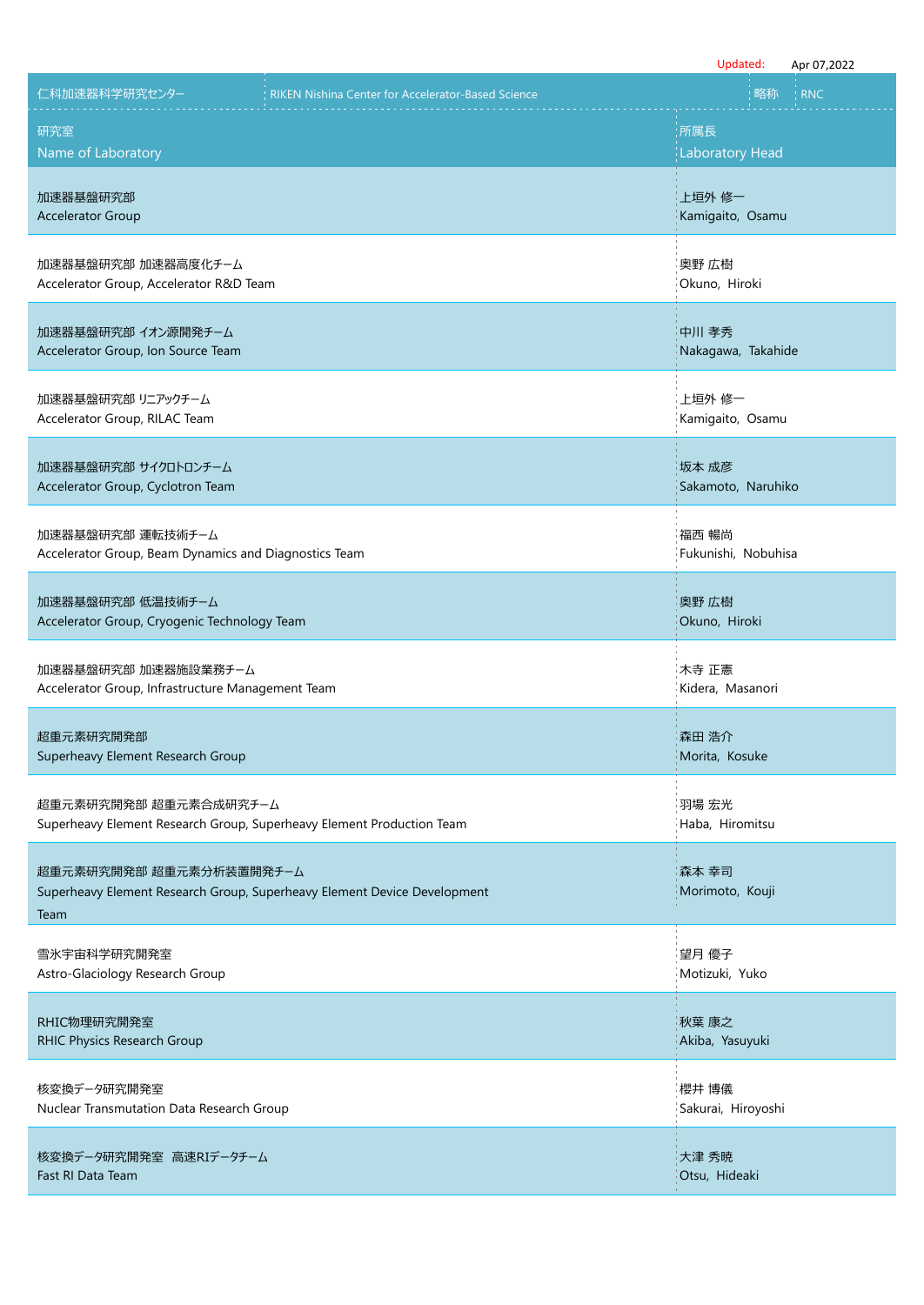|                                                           | Updated:<br>Apr 07,2022 |
|-----------------------------------------------------------|-------------------------|
| 仁科加速器科学研究センター                                             | 略称                      |
| <b>RIKEN Nishina Center for Accelerator-Based Science</b> | <b>RNC</b>              |
| 研究室                                                       | :所属長                    |
| Name of Laboratory                                        | <b>Laboratory Head</b>  |
| 核変換データ研究開発室 低速RIデータチーム                                    | 炭竃 聡之                   |
| Slow RI Data Team                                         | Sumikama, Toshiyuki     |
| 核変換データ研究開発室 ミューオンデータチーム                                   | 櫻井 博儀                   |
| Muon Data Team                                            | Sakurai, Hiroyoshi      |
| 大強度加速技術開発室                                                | 奥野 広樹                   |
| High-Intensity Accelerator R&D Group                      | Okuno, Hiroki           |
| 大強度加速技術開発室 高効率加速空洞開発チーム                                   | 坂本 成彦                   |
| High-Gradient Cavity R&D Team                             | Sakamoto, Naruhiko      |
| 大強度加速技術開発室 大強度標的開発チーム                                     | 奥野 広樹                   |
| High-Power Target R&D Team                                | Okuno, Hiroki           |
| 実験装置開発室                                                   | 若杉 昌徳                   |
| Instrumentation Development Group                         | Wakasugi, Masanori      |
| 実験装置開発室 低速 R I ビーム生成装置開発チーム                               | 石山 博恒                   |
| Instrumentation Development Group, SLOWRI Team            | Ishiyama, Hironobu      |
| 実験装置開発室 短寿命核質量測定装置開発チーム                                   | 若杉 昌徳                   |
| Instrumentation Development Group, Rare RI-Ring Team      | Wakasugi, Masanori      |
| 実験装置開発室 R I · 電子散乱装置開発チーム                                 | 若杉 昌徳                   |
| Instrumentation Development Group, SCRIT Team             | Wakasugi, Masanori      |
| 実験装置運転・維持管理室                                              | 福西 暢尚                   |
| Research Instruments Group                                | Fukunishi, Nobuhisa     |
| 実験装置運転・維持管理室 R I ビーム分離生成装置チーム                             | 吉田 光一                   |
| Research Instruments Group, BigRIPS Team                  | Yoshida, Koichi         |
| 実験装置運転・維持管理室 多種粒子測定装置開発チーム                                | 大津 秀暁                   |
| Research Instruments Group, SAMURAI Team                  | Otsu, Hideaki           |
| 実験装置運転・維持管理室 情報処理技術チーム                                    | 馬場 秀忠                   |
| Research Instruments Group, Computing and Network Team    | Baba, Hidetada          |
| 実験装置運転・維持管理室 計測技術チーム                                      | 佐藤 広海                   |
| Research Instruments Group, Detector Team                 | Sato, Hiromi            |
| イオン育種研究開発室                                                | 阿部 知子                   |
| Beam Mutagenesis Group                                    | Abe, Tomoko             |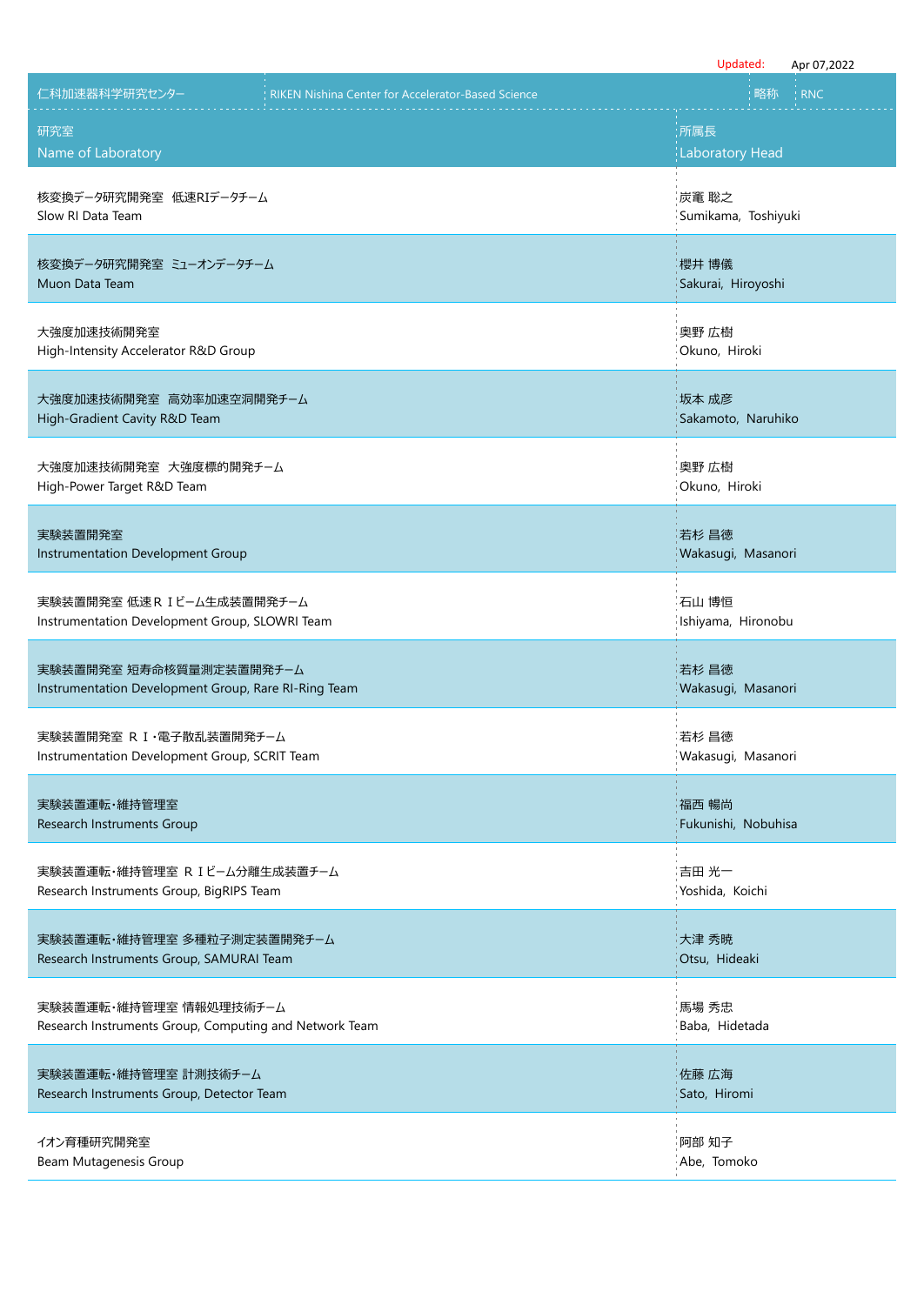|                                                                     | Updated:<br>Apr 07,2022 |
|---------------------------------------------------------------------|-------------------------|
| 仁科加速器科学研究センター                                                       | 略称                      |
| RIKEN Nishina Center for Accelerator-Based Science                  | : RNC                   |
| 研究室                                                                 | :所属長                    |
| Name of Laboratory                                                  | <b>Laboratory Head</b>  |
|                                                                     |                         |
| イオン育種研究開発室 生物照射チーム                                                  | 阿部 知子                   |
| Beam Mutagenesis Group, Ion Beam Breeding Team                      | Abe, Tomoko             |
| イオン育種研究開発室 植物ゲノム進化研究チーム                                             | 市田 裕之                   |
| Beam Mutagenesis Group, Plant Genome Evolution Research Team        | Ichida, Hiroyuki        |
| R I 応用研究開発室                                                         | 羽場 宏光                   |
| RI Application Research Group                                       | Haba, Hiromitsu         |
| R I 応用研究開発室 核化学研究チーム                                                | 羽場 宏光                   |
| RI Application Research Group, Nuclear Chemistry Research Team      | Haba, Hiromitsu         |
| R I 応用研究開発室 産業利用開発チーム                                               | 吉田 敦                    |
| RI Application Research Group, Industrial Application Research Team | Yoshida, Atsushi        |
| 安全業務室                                                               | 田中 鐘信                   |
| Safety Management Group                                             | Tanaka, Kanenobu        |
| 共用促進室                                                               | 上野 秀樹                   |
| <b>User Liaison Group</b>                                           | Ueno, Hideki            |
| 共用促進室 共用促進チーム                                                       | 米田 健一郎                  |
| User Liaison Group, RIBF User Liaison Team                          | Yoneda, Ken-ichiro      |
| 理研BNL研究センター 理論研究グループ                                                | 八田 佳孝                   |
| RIKEN BNL Research Center, Theory Group                             | Hatta, Yoshitaka        |
| 理研BNL研究センター 実験研究グループ                                                | 秋葉 康之                   |
| RIKEN BNL Research Center, Experimental Group                       | Akiba, Yasuyuki         |
| 理研BNL研究センター 計算物理研究グループ                                              | 出渕 卓                    |
| RIKEN BNL Research Center, Computing Group                          | Izubuchi, Taku          |
| 計算科学研究センター                                                          | 略称                      |
| <b>RIKEN Center for Computational Science</b>                       | : R-CCS                 |
| 研究室                                                                 | ;所属長                    |
| Name of Laboratory                                                  | <b>Laboratory Head</b>  |
| プログラミング環境研究チーム                                                      | 佐藤 三久                   |
| Programming Environment Research Team                               | Sato, Mitsuhisa         |
| プロセッサ研究チーム                                                          | 佐野 健太郎                  |
| Processor Research Team                                             | Sano, Kentaro           |
| 大規模並列数値計算技術研究チーム                                                    | 今村 俊幸                   |
| Large-Scale Parallel Numerical Computing Technology Research Team   | Imamura, Toshiyuki      |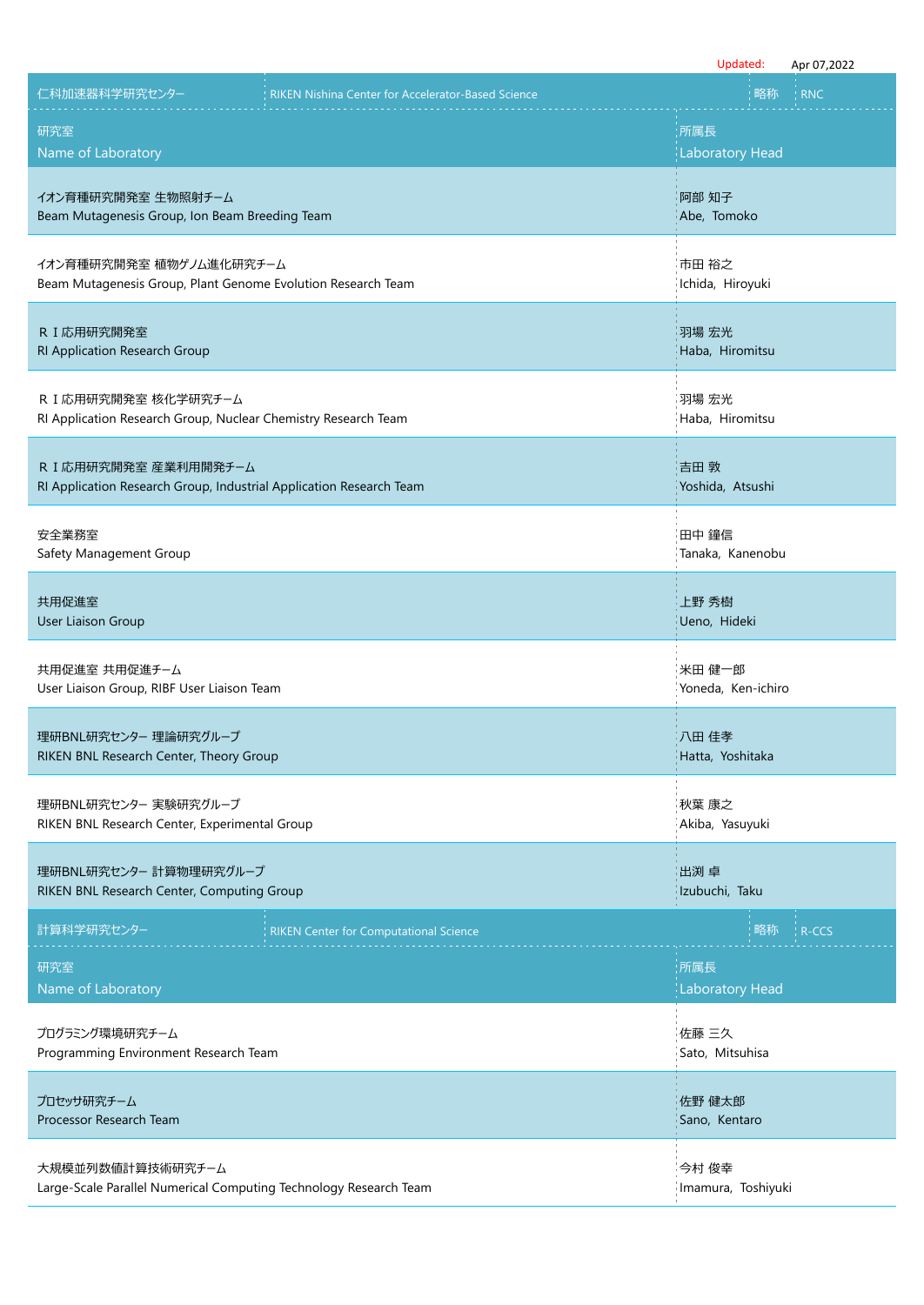|                                                                                   |                                               | Updated:<br>Apr 07,2022                       |
|-----------------------------------------------------------------------------------|-----------------------------------------------|-----------------------------------------------|
| 計算科学研究センター                                                                        | <b>RIKEN Center for Computational Science</b> | 略称<br>R-CCS                                   |
| 研究室<br>Name of Laboratory                                                         |                                               | :所属長<br><b>Laboratory Head</b>                |
| 離散事象シミュレーション研究チーム<br>Discrete Event Simulation Research Team                      |                                               | 伊藤 伸泰<br>Ito, Nobuyasu                        |
| 量子系分子科学研究チーム<br>Computational Molecular Science Research Team                     |                                               | 中嶋 隆人<br>Nakajima, Takahito                   |
| 量子系物質科学研究チーム<br>Computational Materials Science Research Team                     |                                               | 柚木 清司<br>Yunoki, Seiji                        |
| 粒子系生物物理研究チーム<br>Computational Biophysics Research Team                            |                                               | 杉田 有治<br>Sugita, Yuji                         |
| 複合系気候科学研究チーム<br>Computational Climate Science Research Team                       |                                               | 富田 浩文<br>Tomita, Hirofumi                     |
| 複雑現象統一的解法研究チーム<br>Complex Phenomena Unified Simulation Research Team              |                                               | 坪倉 誠<br>Tsubokura, Makoto                     |
| データ同化研究チーム<br>Data Assimilation Research Team                                     |                                               | 三好 建正<br>Miyoshi, Takemasa                    |
| 計算構造生物学研究チーム<br>Computational Structural Biology Research Team                    |                                               | Tama Florence Muriel<br>Tama, Florence Muriel |
| 運用技術部門 施設運転技術ユニット<br>Facility Operations and Development Unit                     |                                               | 塚本 俊之<br>Tsukamoto, Toshiyuki                 |
| 運用技術部門 システム運転技術ユニット<br>System Operations and Development Unit                     |                                               | 宇野 篤也<br>Uno, Atsuya                          |
| 運用技術部門 ソフトウェア開発技術ユニット<br>Software Development Technology Unit                     |                                               | 村井 均<br>Murai, Hitoshi                        |
| 運用技術部門 利用環境技術ユニット<br>HPC Usability Development Unit                               |                                               | 庄司 文由<br>Shoji, Fumiyoshi                     |
| 連続系場の理論研究チーム<br>Field Theory Research Team                                        |                                               | 青木 保道<br>Aoki, Yasumichi                      |
| 高性能ビッグデータ研究チーム<br>High Performance Big Data Research Team                         |                                               | 佐藤 賢斗<br>Sato, Kento                          |
| 次世代高性能アーキテクチャ研究チーム<br>Next Generation High Performance Architecture Research Team |                                               | 近藤 正章<br>Kondo, Masaaki                       |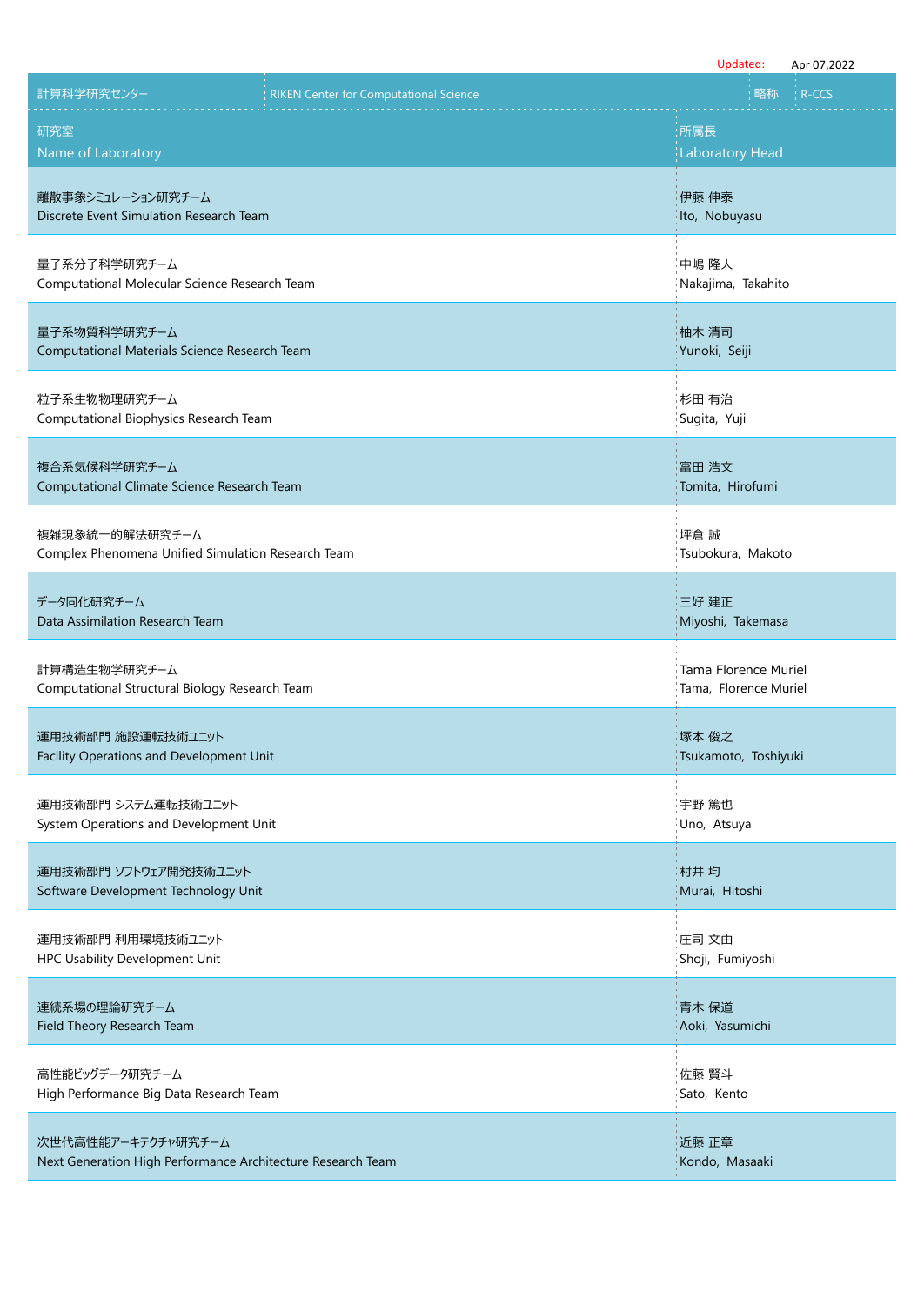|                                                                                                                                                                          | Updated:                             | Apr 07,2022 |
|--------------------------------------------------------------------------------------------------------------------------------------------------------------------------|--------------------------------------|-------------|
| 計算科学研究センター<br><b>RIKEN Center for Computational Science</b>                                                                                                              | 略称                                   | R-CCS       |
| 研究室<br>Name of Laboratory                                                                                                                                                | :所属長<br><b>Laboratory Head</b>       |             |
| 高性能人工知能システム研究チーム<br>High Performance Artificial Intelligence Systems Research Team                                                                                       | Wahib Mohamed<br>Wahib, Mohamed      |             |
| HPC/AI駆動型医薬プラットフォーム部門 バイオメディカル計算知能ユニット<br>HPC and AI driven Drug Development Platform Division Biomedical<br>Computational Intelligence Unit                             | 奥野 恭史<br>Okuno, Yashushi             |             |
| HPC/AI駆動型医薬プラットフォーム部門 創薬化学AIアプリケーションユニット<br>HPC and AI driven Drug Development Platform Division Medicinal Chemistry<br>Applied Al Unit                                  | 本間 光貴<br>Honma, Teruki               |             |
| HPC/AI駆動型医薬プラットフォーム部門 分子デザイン計算知能ユニット<br>HPC and AI driven Drug Development Platform Division Molecular Design<br>Computational Intelligence Unit                         | 池口 満徳<br>Ikeguchi, Mitsunori         |             |
| HPC/AI駆動型プラットフォーム AI創薬連携基盤ユニット<br>HPC and AI driven Drug Development Platform Division AI driven Drug Discovery<br>Collaborative Unit                                    | 奥野 恭史<br>Okuno, Yashushi             |             |
| 放射光科学研究センター<br><b>RIKEN SPring-8 Center</b>                                                                                                                              | 略称                                   | <b>RSC</b>  |
| 研究室<br>Name of Laboratory                                                                                                                                                | 所属長<br><b>Laboratory Head</b>        |             |
| 先端放射光施設開発研究部門 次世代X線レーザー研究グループ<br>Innovative Synchrotron Radiation Facility Division, Advanced X-Ray Laser Group                                                          | 田中 隆次<br>Tanaka, Takashi             |             |
| 先端放射光施設開発研究部門 制御情報・データ創出基盤グループ<br>Innovative Synchrotron Radiation Facility Division, Control System and Data<br>Information Group                                       | 後藤 俊治<br>Goto, Shunji                |             |
| 利用技術開拓研究部門 物質ダイナミクス研究グループ<br>Photon Science Research Division, Materials Dynamics Group                                                                                  | <b>Baron Alfred</b><br>Baron, Alfred |             |
| 利用技術開拓研究部門 生体機構研究グループ<br>Photon Science Research Division, Biostructural Mechanism Group                                                                                 | 米倉 功治<br>Yonekura, Koji              |             |
| 利用システム開発研究部門 生命系放射光利用システム開発チーム<br>Advanced Photon Technology Division, Life Science Research Infrastructure Group,<br>SR Life Science Instrumentation Team               | 山本 雅貴<br>Yamamoto, Masaki            |             |
| 利用システム開発研究部門 物質系放射光利用システム開発チーム<br>Advanced Photon Technology Division, Physical and Chemical Research<br>Infrastructure Group, SR Materials Science Instrumentation Team | 林 雄二郎<br>Hayashi, Yujiro             |             |
| 利用システム開発研究部門 放射光イメージング利用システム開発チーム<br>Advanced Photon Technology Division, Physical and Chemical Research<br>Infrastructure Group, SR Imaging Instrumentation Team        | 香村 芳樹<br>Kohmura, Yoshiki            |             |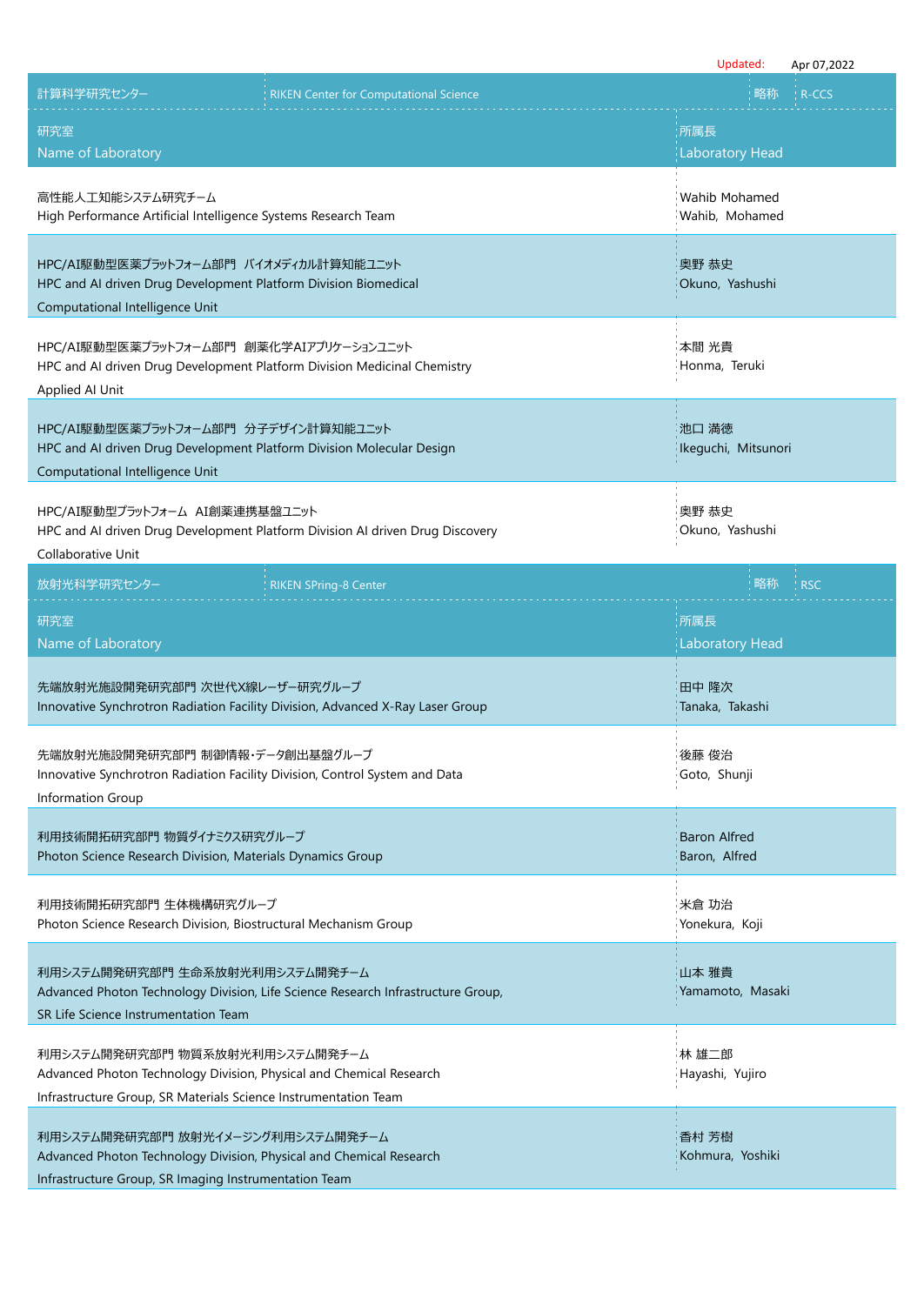|                                                                                                                                                                                                 | Updated:                   | Apr 07,2022 |
|-------------------------------------------------------------------------------------------------------------------------------------------------------------------------------------------------|----------------------------|-------------|
| 放射光科学研究センター<br><b>RIKEN SPring-8 Center</b>                                                                                                                                                     | 略称                         | <b>RSC</b>  |
| 研究室                                                                                                                                                                                             | 所属長                        |             |
| Name of Laboratory                                                                                                                                                                              | <b>Laboratory Head</b>     |             |
| 先端放射光施設開発研究部門 光源加速器研究開発グループ 基盤光源チーム<br>Innovative Synchrotron Radiation Facility Division, Innovative Light Sources<br>Accelerator Research and Development Group, Accelerator Development Team | 稲垣 隆宏<br>Inagaki, Takahiro |             |
| 先端放射光施設開発研究部門 光源加速器研究開発グループ 先端ビームチーム<br>Innovative Synchrotron Radiation Facility Division, Innovative Light Sources<br>Accelerator Research and Development Group, Beam Dynamics Team          | 原徹<br>Hara, Toru           |             |
| 先端放射光施設開発研究部門 光源加速器研究開発グループ 光源物理チーム<br>Innovative Synchrotron Radiation Facility Division, Innovative Light Sources<br>Accelerator Research and Development Group, FEL Physics Team             | 田中 降次<br>Tanaka, Takashi   |             |
| 利用システム開発研究部門 SACLAビームライン基盤グループ ビームライン開発チーム<br>Advanced Photon Technology Division, SACLA Beam Line Research and<br>Development Group, Beam Line Development Team                                | 矢橋 牧名<br>Yabashi, Makina   |             |
| 利用システム開発研究部門 SACLAビームライン基盤グループ データ処理系開発チーム<br>Advanced Photon Technology Division, SACLA Beam Line Research and<br>Development Group, Data Acquisition Team                                     | 初井 宇記<br>Hatsui, Takaki    |             |
| 利用システム開発研究部門 SACLAビームライン基盤グループ イメージング開発チーム<br>Advanced Photon Technology Division, SACLA Beam Line Research and<br>Development Group, Imaging Development Team                                  | 矢橋 牧名<br>Yabashi, Makina   |             |
| 利用システム開発研究部門 SACLAビームライン基盤グループ 理論支援チーム<br>Advanced Photon Technology Division, SACLA Beam Line Research and<br>Development Group, Theory Team                                                   | 玉作 賢治<br>Tamasaku, Kenji   |             |
| エンジニアリング部門 エンジニアリングチーム<br>Engineering Division, Engineering Team                                                                                                                                | 石川 哲也<br>Ishikawa, Tetsuya |             |
| 理研RSC-リガク連携センター 検出器開発チーム<br>RIKEN RSC-Rigaku Collaboration Center, Detector R&D Team                                                                                                            | 初井 宇記<br>Hatsui, Takaki    |             |
| 先端放射光施設開発研究部門 制御情報・データ創出基盤グループ 次世代検出器開発チーム<br>Innovative Synchrotron Radiation Facility Division, Control System and Data<br>Information Group, Advanced Detector Development Team              | 初井 宇記<br>Hatsui, Takaki    |             |
| 先端放射光施設開発研究部門 レーザー駆動電子加速技術開発グループ 基盤開発チーム<br>Innovative Synchrotron Radiation Facility Division, Laser-Driven<br>Electron-Acceleration Technology Group, Basic Laser Development Team            | 平等 拓範<br>Taira, Takunori   |             |
| 利用システム開発研究部門 生物系ビームライン基盤グループ<br>Advanced Photon Technology Division, Life Science Research Infrastructure Group                                                                                 | 山本 雅貴<br>Yamamoto, Masaki  |             |
| 利用システム開発研究部門 物理・化学系ビームライン基盤グループ<br>Advanced Photon Technology Division, Physical and Chemical Research<br>Infrastructure Group                                                                  | 矢橋 牧名<br>Yabashi, Makina   |             |